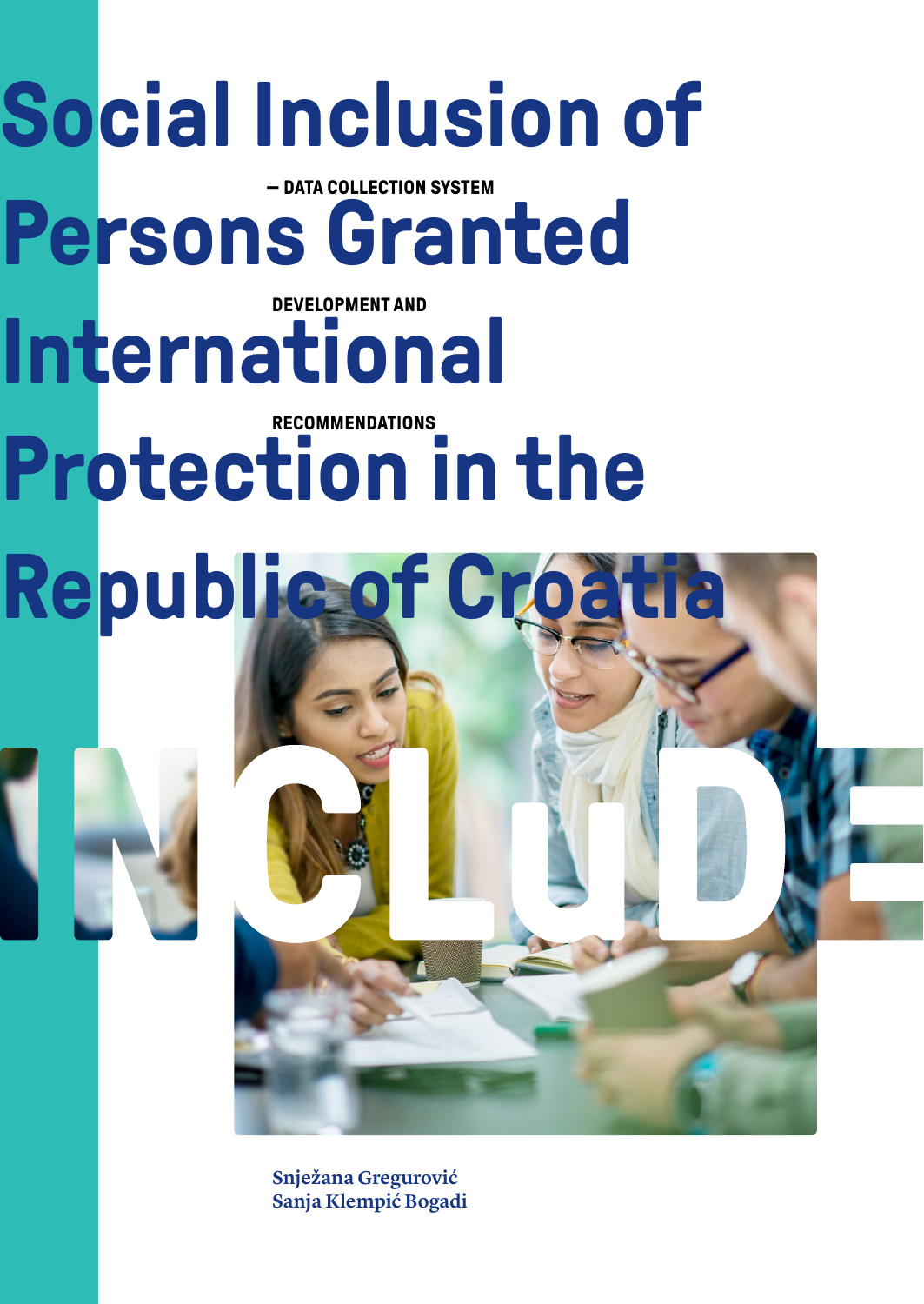### **Project 'INCLuDE'**

**SOCIAL INCLUSION OF PERSONS GRANTED INTERNATIONAL**

**– intersectoral** 

### **PROTECTION cooperation in the**

**IN THE REPUBLIC OF CROATIA – DATA COLLECTION SYSTEM** 

### **empowerment**

**DEVELOPMENT AND of third-country** 

**RECOMMENDATIONS**

**nationals**

**Snježana Gregurović, PhD, Research Manager / Principal Investigator**

**Sanja Klempić Bogadi, PhD, Researcher**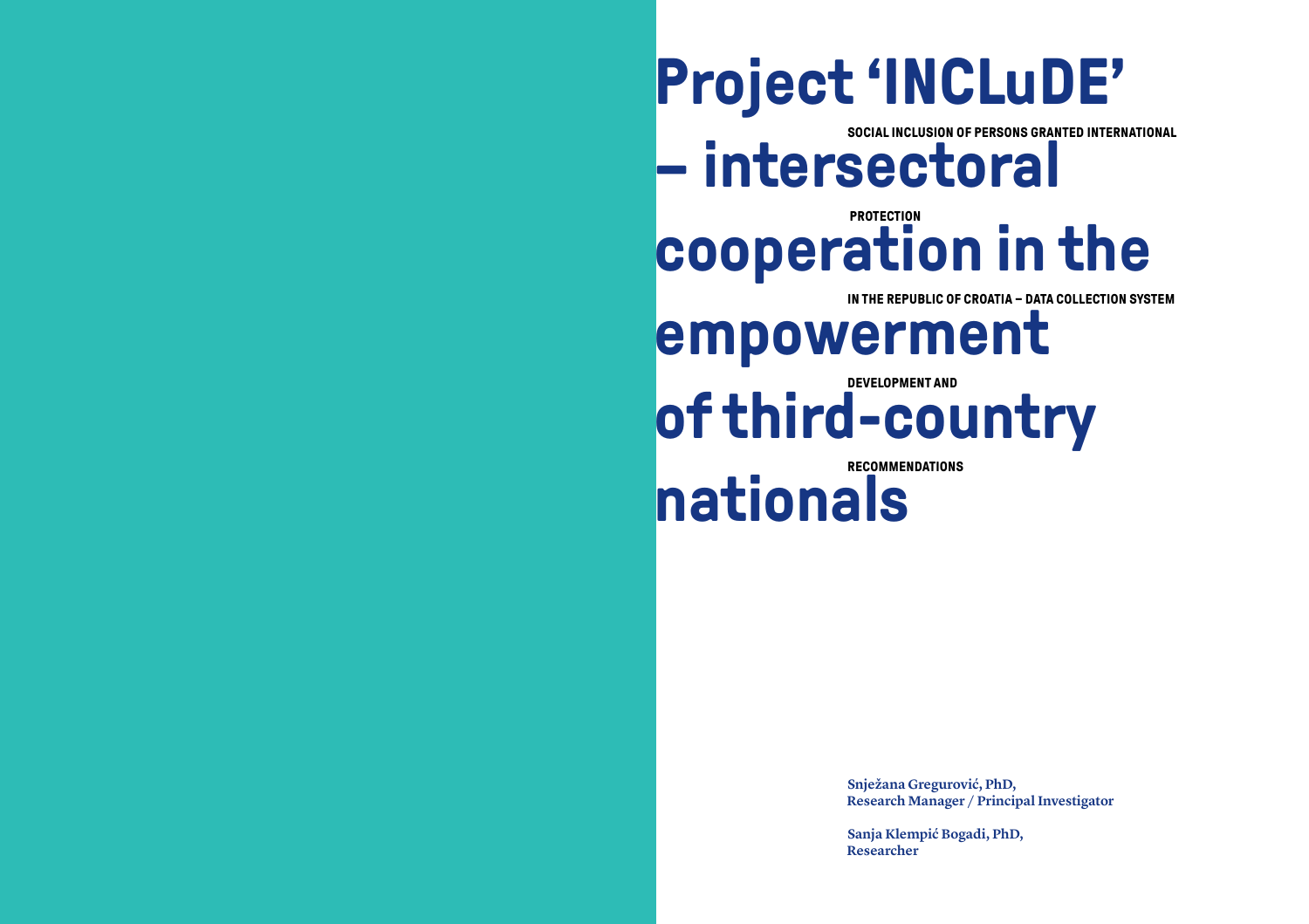**001132279.**

**European Union.**

are employed.

of Croatia

**For more information:**

Mesnička 23, 10 000 Zagreb Tel: +385 (1) 4569 358 E-mail: ured@uljppnm.gov.hr

**ISBN: 978-953-7870-34-8**

**Cataloguing-in Publication data available in the Online Catalogue of the National and University Library in Zagreb under CIP record** 

**The project was co-financed by the Asylum, Migration and Integration Fund of the** 

The content of this publication is the sole responsibility of the Office for Human Rights and Rights of National Minorities of the Government of the Republic of Croatia. The views and opinions expressed in this publication are those of the author and do not reflect the views of the Office for Human Rights and the Rights of National Minorities of the Government of the Republic of Croatia, nor the views of the institutions where the authors

Office for Human Rights and Rights of National Minorities of the Government of the Republic

### **Contents**

#### **Original title:**

Društvena uključenost osoba kojima je odobrena međunarodna zaštita u Republici Hrvatskoj – uspostava sustava prikupljanja podataka i preporuke

#### **Publisher:**

Office for Human Rights and Rights of National Minorities of the Government of the Republic of Croatia

#### **For publisher:**

Alen Tahiri, M.A. Pol Sci

**Year of publication:** 2022

#### **Authors:**

Snježana Gregurović, Ph.D. Sanja Klempić Bogadi, Ph.D.

#### **Translation:**

Ad Hoc Centar za poduke i prevoditeljstvo d.o.o

#### **Graphic design and preparation:**

Mulberry goods d.o.o. za dizajn, proizvodnju i usluge

**Press:** Cerovski d.o.o.

#### **Circulation:**

50



**VLADA REPUBLIKE HRVATSKE** Ured za liudska prava i prava nacionalnih manjina



Sufinancirano iz Fonda za azil, migracije i integraciju Europske unije

**4 Foreword**

**6 Introduction**

#### **10 Methodology**

- 11 Identifying sources of data about social inclusion of persons granted international protection
- 12 Collecting data about social inclusion of persons granted international protection

#### **15 Research findings**

- 15 Social welfare
- 18 Healthcare
- 19 Accommodation and housing
- 21 Language learning and education
- 23 Employment
- 24 Naturalisation (acquisition of citizenship) and developing a sense of belonging
- 25 **Discrimination**
- **26 Plan for collecting data about social inclusion of persons granted international protection**
- **31 Conclusion**
- **33 Recommendations**
- **35 References**
- **36 Documents**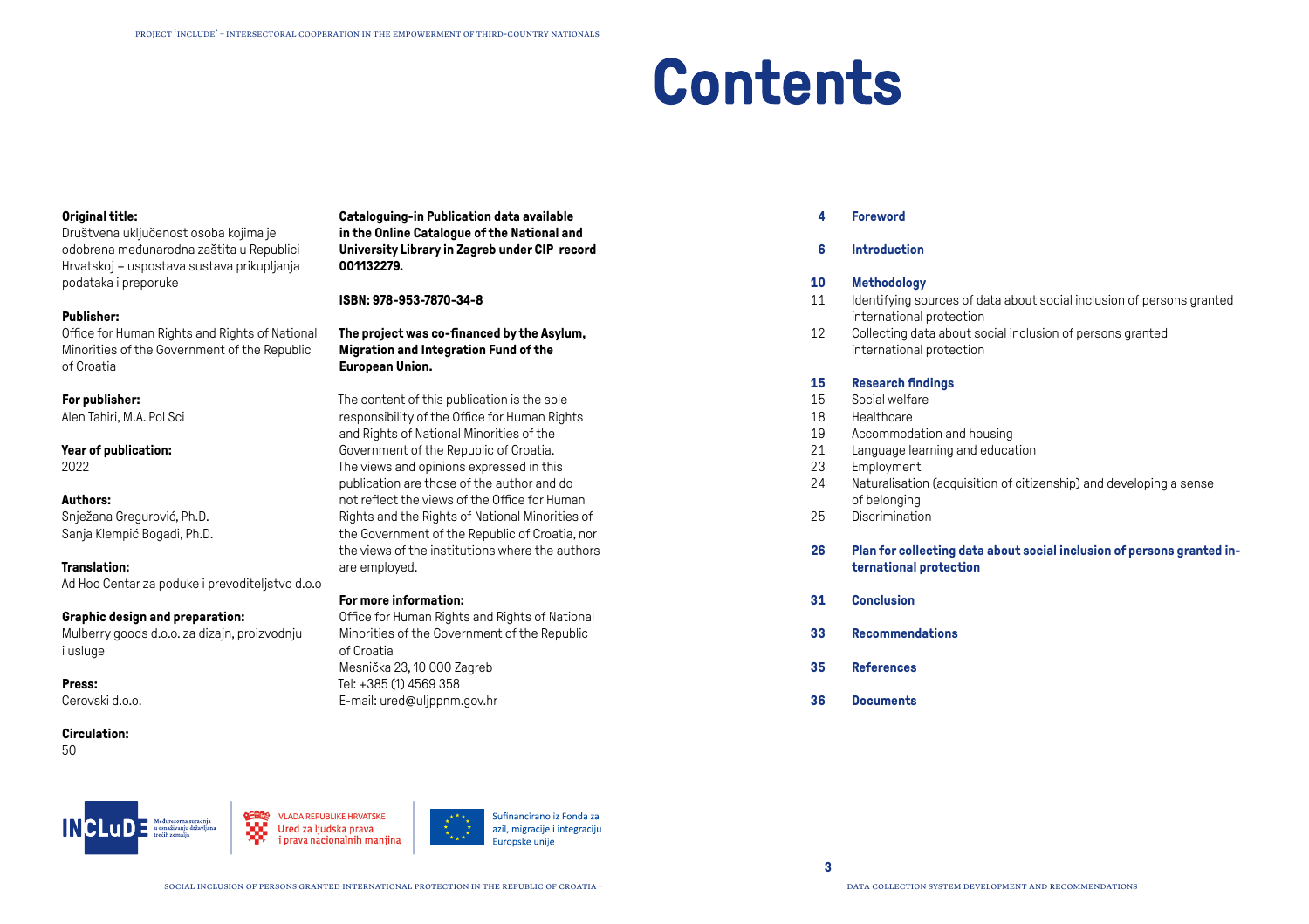# **Foreword Abbreviations**

Migrations, whether voluntary or forced, are an integral part of contemporary society, both in Europe and globally. An important element of the migration process is integration. With enhancing legal pathways for migration, the issue of (successful) integration is of pivotal importance. Years of discussions on the importance of the newcomers' integration into European societies have led to some kind of a consensus, with integration being understood as a multidimensional, two-way process. In that sense, reciprocity is possible only if immigrants are included in the economy and society of the host country and if they are given equal opportunities. In that sense, migrants are recognised for their potential to participate in the society's economic, political, cultural and social life, while their (un) successful integration affects social cohesion and development. While unsuccessful integration can result in undermined social cohesion, lost talents, social fragmentation and similar consequences, successful integration benefits society in general. It values diversity as a resource, promotes it in institutions, residential and public areas, and reduces segregation by fostering the culture of recognition and reciprocity.

However, regardless of the amount of effort made to develop integration policies, to achieve progress, it is necessary to know whether the effort itself was successful. Development of evidence-based policies and efficient monitoring of integration outcomes with the aim of measuring progress would allow for monitoring the progress on the implementation of integration policies, determining resource constraints and adequacy and, if necessary, adjusting policies. The very purpose of this research was to take a step towards developing evidence-based integration policies with the aim of increasing the capacity of existing social structures to ensure equal prerequisites for the social participation of vulnerable groups, minimising inequality and avoiding polarisation. Such integration policies will meet the European human rights standards, including those related to social cohesion, equality and antidiscrimination.

#### **Alen Tahiri, M.A. Pol Sci**

Director, Office for Human Rights and Rights of National Minorities of the Government of Republic of Croatia

Asylum, Migration and Integration Fund **(AMIF)**  Education and Teacher Training Agency **(AZOO)** Agency for Vocational Education and Training and Adult Education **(ASOO)** Agency for Science and Higher Education **(AZVO)** Centre for Culture of Dialogue **(CCD)** Centre for Peace Studies **(CPS)** Central Health Information System of the Republic of Croatia **(CEZIH)**  European Union **(EU)** Croatian Red Cross **(CRC)** Croatian Legal Centre **(CLC)** Croatian Employment Service **(CES)** Croatian Health Insurance Fund **(CHIF)** Jesuit Refugee Service **(JRS)** International Organization for Migration **(IOM)** Ministry of Labour, Pension System, Family and Social Policy **(MLPSFSP)** Ministry of the Interior **(MUP)** Ministry of Health **(MH)** Ministry of Science and Education **(MSE)** Central State Office for Reconstruction and Housing Care **(CSORHC)**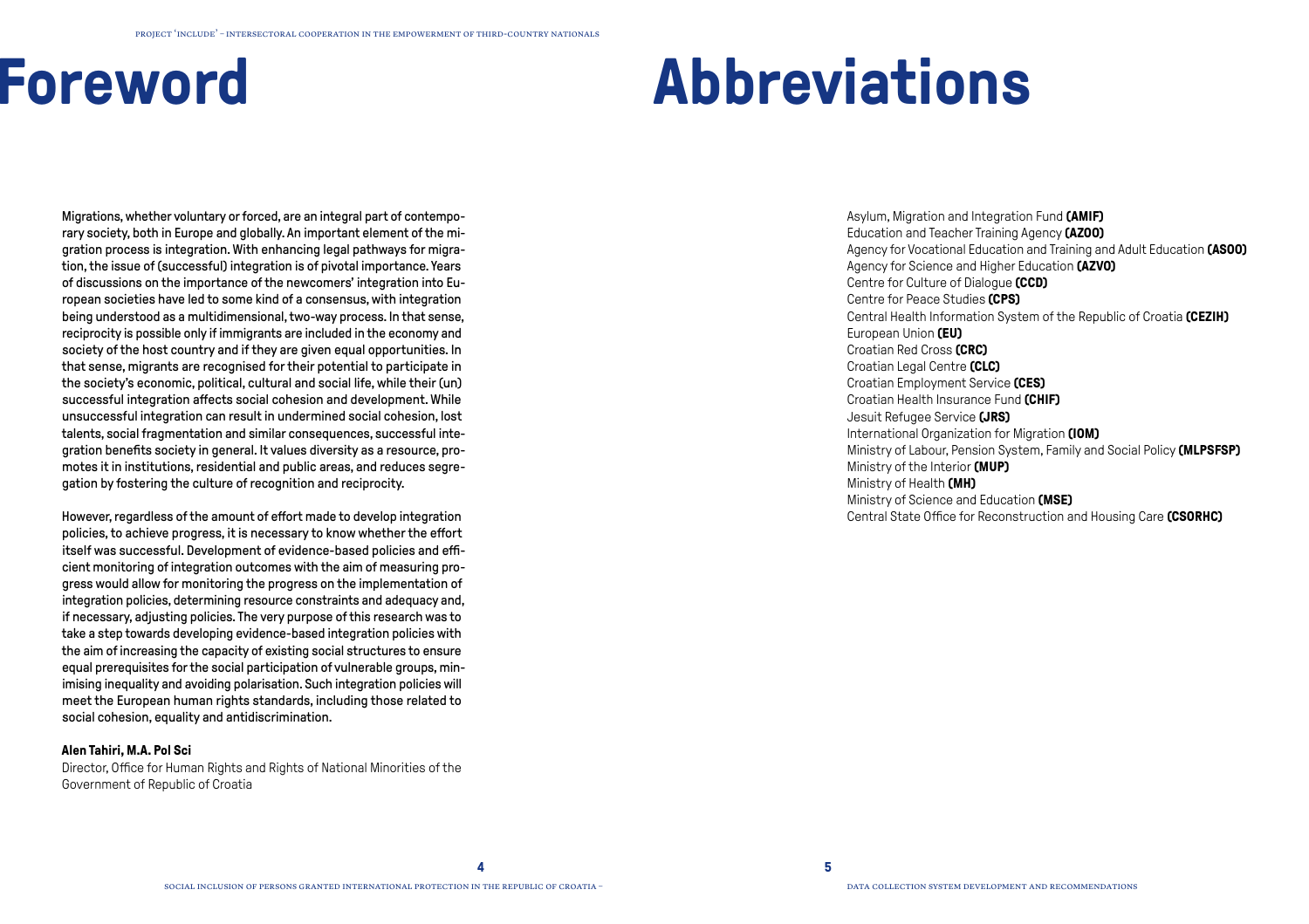Office for Human Rights and Rights of National Minorities is a beneficiary of the project "INCLuDE – Intersectoral Cooperation in the Empowerment of Third-Country Nationals", co-funded by the Asylum, Migration and Integration Fund (AMIF). The project aims to improve the preconditions for the social inclusion of third-country nationals, with a focus on persons granted international protection in the Republic of Croatia, and to ultimately empower key stakeholders in the integration system to design, implement and monitor integration measures for third-country nationals in Croatia. Between November 2020 and October 2021, a research titled "*Development of a system for collection of data about the social inclusion of persons granted international protection in the Republic of Croatia*" was conducted as part of the INCLuDE project. Its purpose was to create a database on the social inclusion of persons granted international protection and to develop a data collection system to systematically monitor the successfulness of their social inclusion.

The main research objective was to monitor and evaluate the impact of integration policies in individual areas using a set of indicators.

Creating a database on the beneficiaries of integration measures and on the system of monitoring the use of measures will benefit not only public policy makers, but also public service provides, local and regional self-government officials, employees of non-governmental organisations and charities and other stakeholders involved in the integration process.

Since the early 1990s, the number of refugees has been increasing across the EU. This was particularly noticeable during the European migrant crisis in 2015 and 2016, when the number of persons seeking international protection rose dramatically. Years of discussions on the importance of the newcomers' integration into European societies have led to some kind of a consensus, with integration being understood as a multidimensional, two-way process. The two-way nature of the integration process means that it involves both migrants and the host society, while its multidimensionality is reflected in the host country's institutional and normative structure. Integration can therefore be defined as the process of inclusion and acceptance of immigrants in core social institutions (Esser 2004) and as the process of immigrants becoming an accepted part of society (Penninx 2007).

1 Communication from the Commission to the Council, the European Parliament, the European Economic and Social Committee and the Committee of the Regions on Immigration, Integration and Employment (2003), Commission of the European Communities, Brussels, 3.6.2003 COM (2003) 336 final.

**INTERNAL CONSIDERS IN A FORMAL CONSIDER**<br>International protection, public policies should ensure<br>that such groups have grups have grups have grups have grups have grups and reconsist their ly persons under international protection, public policies should ensure that such groups have equal social rights as citizens and recognise their potential to participate in the society's economic, political, cultural and social life. To achieve that, countries adopt integration policies aiming to equalise the rights and obligations of migrants with those of citizens (Wolffhardt et al., 2019).

> EU documents highlight the fact that integration is understood as a process based on mutual rights and related obligations of migrants (i.e. third-country nationals) and the host society. On the one hand, this implies the host society's responsibility to allow migrants to participate in the society's economic, social, cultural and political life and, on the other hand, migrants' respect for the host society's fundamental norms and values.1 Studies have shown that better migrant integration leads to greater long-term economic, social and fiscal profit of a host country. Due to different specific requirements pertaining to the integration of migrants in EU countries, it is difficult to adopt a single comprehensive integration policy shared by all member states. To encourage the integration of third-country nationals in member states, the EU seeks to develop a coherent legislative framework fostering integration through legally binding regulations and directives and through non-legally binding instruments and recommendations.

> An important step towards a common integration policy of EU countries was made in 2004 by adopting the Common Basic Principles – 11 principles representing the foundation for any future integration-related initiatives. However, the implementation of this document rests on a voluntary base of EU member states and it has a limited impact on member state policies. In April 2010, at the European Ministerial Conference on Integration in Zaragoza, the Council of the European Union adopted a Declaration identifying indicators (known as "Zaragoza indicators") in four key areas of integration policies with the aim of monitoring their outcomes and the outcomes of the integration process. The areas in which the successfulness of migrant integration is measured include employment, education, social inclusion and active citizenship. The indicators serve to measure key areas of integration policies and to review and monitor the situation by individual areas.

> In 2011, the *European Agenda for the Integration of Third-Country Nationals* was adopted, which discusses the European integration and identifies the areas in which the Commission and member states may propose and adopt measures for promoting integration policies. The 2015 *European Agenda on Migration* highlights the need for effective integration policies. Considering the current developments with regard to migrations, especially after 2015, there has been a need for revising and strengthening the common approach to public policies. Consequently, the Commission adopted the *Action Plan on the Integration of Third-Country Nationals* in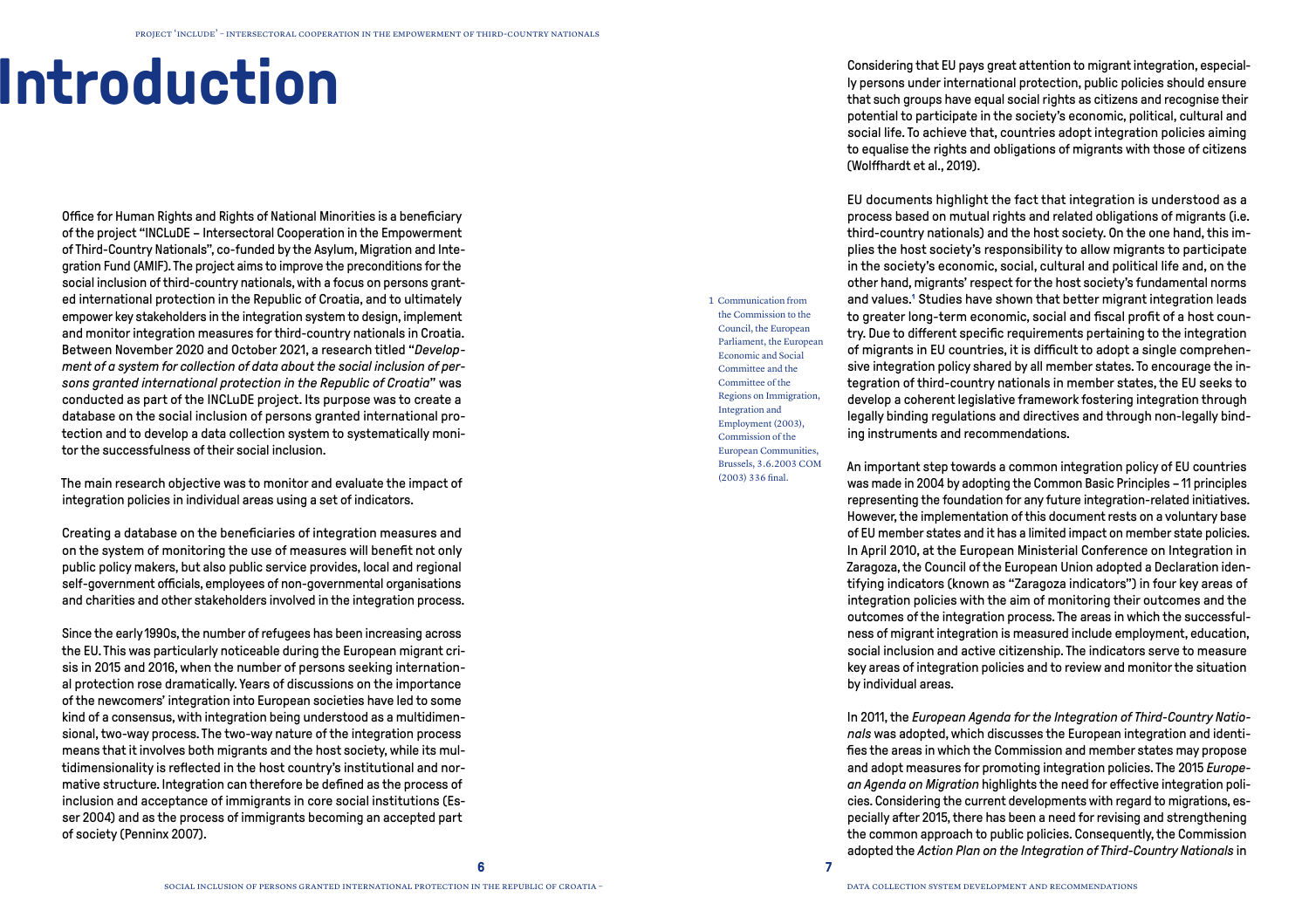2016, which provides a comprehensive framework within which member states can develop and strengthen their integration policies.

Regardless of differences in integration models, EU member states seek to standardise the policies ensuring lawful residence and access to employment, housing, education and political participation for immigrants. It is also possible to notice certain similarities in citizenship policies among host countries, as well as efforts in combating discrimination, racism and xenophobia.

The majority of EU member states believe that acquiring citizenship rights is also important for migrant integration, in addition to access to welfare state institutions. There are some key differences among host countries when it comes to the implementation of measures and policies for exercising those rights. Some countries have restrictive citizenship (naturalisation) policies, while others are much more liberal and allow many migrants to acquire citizenship rights. There is a consensus on economic incorporation, i.e. inclusion of migrants in the labour market and education system. Migrants' economic activity and education (professional qualifications) are prerequisites for ensuring income and instruments which will help them become independent of public assistance. In addition to the integration into the labour market, integration policies also focus on encouraging language proficiency, participation in civil society and establishing contact with the local population.

The European Commission advocates the adoption of evidence-based policies both at the EU and member state level (Baldwin-Edwards et al., 2018). A prerequisite for developing such policies is setting up a data collection system. When it comes to integration policies related to the social inclusion of persons granted international protection, it is important to develop a system for monitoring the outcomes of such policies in order to see if they are effective or not. However, the implementation of integration policies and the efficiency of resulting measures and activities in most EU countries are not monitored systematically. All member states lack quantitative data on migrant integration and the outcome of integration policies in different areas is often unknown. Only about 50% of member states carry out some form of periodic assessments or reviews of national integration action plans or strategies. Even when such reviews are carried out, they are usually not based on common EU standards and indicators for monitoring integration policies. Eleven EU member states measure the results of integration policies using the Zaragoza indicators, as agreed in 2010. Nine member states developed additional indicators to supplement the Zaragoza indicators, including examples directly related to fundamental rights, such as discrimination or victimisation. To ensure efficiency, the use of indicators must be complementary to the analyses of other countries and the EU level. Improving the outcomes of integration policies is important for fulfilling the objectives of the Europe 2020 strategy for inclusive growth, as well

2 Together in the EU – Promoting the participation of migrants and their descendants, 2017, FRA European Union Agency for Fundamental Rights.

as the UN's sustainable development goals of combating exclusion and promoting human rights.<sup>2</sup>

It is also important to note that some research (Koopmans, 2010) has shown that migrant integration indicators which can be presented as integration outcomes sometimes do not correspond to the development of integration policies. Regardless of the level of development of integration policies and legislative framework, migrant integration depends largely on the implementation of the legislative framework, migrants' willingness to integrate and the host society's openness to migrants. Institutionalisation of policy frameworks often leads to insufficient implementation or application in practice.

Collection of data about the social inclusion of persons granted international protection in the Republic of Croatia and the creation of a database might help with eliminating the integration-related obstacles they face.

Although persons under international protection are provided with necessary protection in Croatia, besides the aforementioned factors, the process of adapting to the host society also depends on the local communities' readiness for their arrival and willingness to support them in the integration process. Persons under international protection in Croatia are confronted with many integration challenges related to the language, culture and legal and institutional framework. Institutional support in terms of allowing and encouraging language learning is essential for integration into the education system. Research has shown that migrant and refugee students achieve worse results in school compared to domestic students, especially students included in the education system as mature minors. In some countries (Finland, the Netherlands, the UK), children of newly arrived refugees are entitled to an individual curriculum during their first year in the formal education system. Curricular activities have been adjusted to their specific needs and profile, even taking into account whether students are unaccompanied minors, refugee children from war-affected countries or come from some other background (UNHCR, UNICEF, IOM, 2019). In that sense, the Croatian education system, especially when it comes to primary education, should also allow every refugee student to be included in preparatory and supplementary classes as an essential prerequisite for completing the syllabus and achieving social integration.

Besides language learning, professional training and employment service, persons under international protection also need specific services, such as a cultural orientation program. It is important that representatives of governmental and non-governmental institutions involved in carrying out integration activities share their experiences and give examples of good practices in order to improve the level of services and deepen mutual understanding. Shortcomings can be remedied by introducing feedback and consultation mechanisms in which refugees actively participate.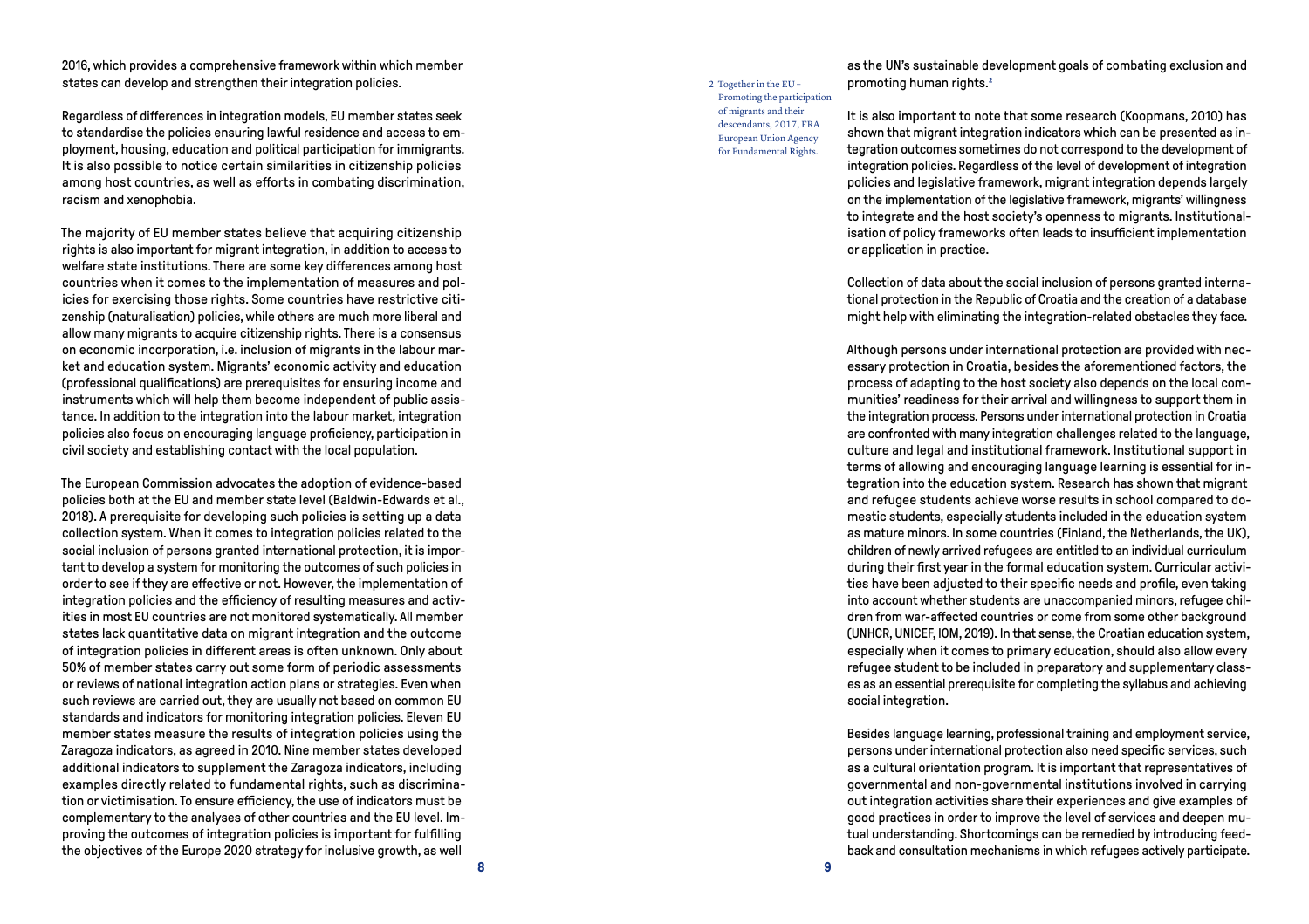## **Methodology**

The research on the social inclusion of persons under international protection was conducted in three stages. The first stage included the preparation of an expert background study and data collection plan. As part of these activities, the areas of measurement of integration policy outcomes were defined and indicators were developed for each area.

To develop indicators and design a questionnaire, besides the Zaragoza Declaration, which defines integration indicators in four areas (employment, education, social inclusion and active citizenship), the research also used other EU documents aimed at increasing the efficiency of integration measures and policies. Their function was to review and monitor integration impacts in individual areas and they include the *European Agenda for the Integration of Third-Country Nationals* (2011), *European Agenda on Migration* (2015) and the *Action Plan on the Integration of Third-Country Nationals* (2016). In these documents, the areas of education and language learning, employment, access to housing and health and social services are considered the most important integration tools that must be made available to third-country nationals and persons granted international protection.

During this research stage, consideration was also given to the Framework for the integration of persons who have been granted international protection at the local level, which evaluated the implementation framework with the aim of supporting local and regional self-government units and adopting local strategies and action plans for the successful integration of persons granted international protection into local communities. Besides the evaluation of the efficiency of integration policies in the area of social welfare, healthcare, education and employment, which are considered in the aforementioned Framework for the integration of persons who have been granted international protection at the local level, naturalisation, i.e. acquisition of citizenship (including a sense of belonging) and discrimination were included in the research as well.

Naturalisation allows immigrants (refugees) to become equal members of the political community and to acquire the right of political participation. A developed sense of belonging to new surroundings, a host country, town or local community is an indicator of successful integration in terms of identification. The research also included an indicator of discrimination, which pertained to the share of individuals discriminated against on the

basis of ethnicity, race and/or nationality, since integration into a particular society is possible only when there are no discriminatory practices and when migrants' and refugees' rights are respected.

Finally, seven areas for measuring integration policy outcomes were defined:

- 1. SOCIAL WELFARE
- 2. HEALTHCARE
- 3. ACCOMMODATION AND HOUSING
- 4. LANGUAGE LEARNING AND EDUCATION
- 5. EMPLOYMENT
- 6. NATURALISATION AND SENSE OF BELONGING
- 7. DISCRIMINATION.

Indicators for evaluating the efficiency of integration policies and their improvement were developed for each area.

The second stage of the research involved three activities:

- identifying data sources that can be used to monitor the social inclusion of persons granted international protection;
- collecting data about the social inclusion of persons granted international protection;
- creating a database on the social inclusion of persons granted international protection.

#### **Identifying sources of data about social inclusion of persons granted international protection**

Sources of data about the social inclusion of persons granted international protection in Croatia were identified based on insight into the scope of work of individual institutions that also covers persons under international protection. Besides state authorities, i.e. competent ministries and other government and public institutions, non-governmental organisations and charities with long experience in working with persons granted international protection or which had recently focused on assisting persons granted international protection and overcoming integration challenges through project activities were also invited to participate in the research. Non-governmental organisations and charities actively work on almost all areas of integration, in particular language learning, intercultural mediation, exercise of rights to healthcare and social welfare, adequate housing and employment. Therefore, they are well acquainted with integration challenges and obstacles.

City of Zagreb was also included in the research as a local unit with the most experience in integration. In the *2014-2020 City of Zagreb Social Plan* (Official Gazette of the City of Zagreb 17/14, 23/16, 4/21), persons under international protection were recognised as one of the target groups. Furthermore, the 2021-2022 Draft *Action Plan for Integration of Persons*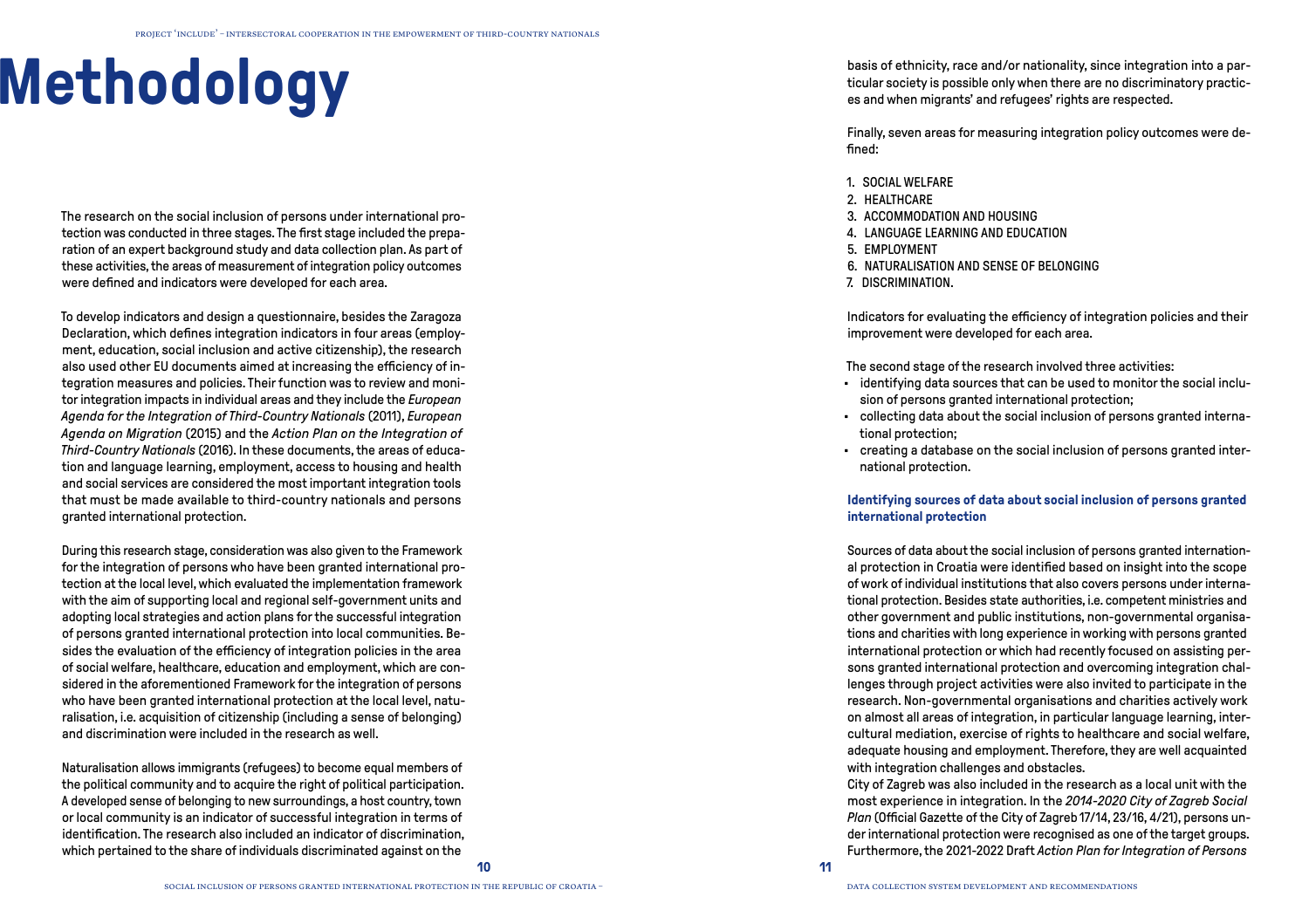*Granted International Protection* was developed and is currently being adopted. *The Social Welfare Decision of the City of Zagreb* (Official Ga zette of the City of Zagreb 26/14, 19/15, 6/16, 16/16, 23/16, 4/19, 06/20, 17/20 – consolidated text 22/20 and 8/21) stipulates that the social wel fare system rights defined in the Decision may be exercised by the citi zens of the Republic of Croatia with registered permanent residence in the City of Zagreb, asylees and foreigners under subsidiary protection with registered permanent residence in the City of Zagreb and family members of asylees and foreigners under subsidiary protection legally residing in the Republic of Croatia and granted international protection in accordance with the Act on International and Temporary Protection. It is important to note that the City of Zagreb was the first local commu nity to include asylees temporarily residing in the City of Zagreb as per sons entitled to exercise social rights and use social services under said decision in 2014. In 2016, this category was expanded to include asylees and foreigners under subsidiary protection with permanent residence in the City of Zagreb who were granted international protection in accord ance with the Act on International and Temporary Protection. In March 2019, social welfare rights were extended to include family members of asylees and foreigners under subsidiary protection.

#### **Collecting data about social inclusion of persons granted internation al protection**

To complete the second stage of the research, a questionnaire consist ing of 56 questions/indicators was designed with the aim of monitoring and evaluating the impact of integration measures and policies in indi vidual areas. The indicators were divided in seven areas: social welfare, healthcare, accommodation and housing, language learning and educa tion, employment, naturalisation and discrimination.

Based on a previously made list of key stakeholders, the questionnaire was e-mailed to state authorities, social service providers, non-govern mental organisations and charities involved in the integration of persons granted international protection.

Research participants were not sent the complete questionnaire, but only select questions (indicators) based on their scope of work. Where applicable, data was collected for 2018, 2019 and 2020. Monitoring of in dividual indicators by year suggests possible deviations in the exercise of individual rights by persons under international protection. However, to prove that, it is first necessary to obtain information about the exact number of persons under international protection, which is not available in the Republic of Croatia.

The questionnaire was sent to the following institutions in order to col lect data:

- 
- 
- 
- Ministry of the Interior<br>• Ministry of Science and Education<br>• Ministry of Health<br>• Ministry of Labour, Pension System, Family and Social Policy<br>• Central State Office for Reconstruction and Housing Care<br>• Ombudswoman
- 
- 
- 
- 
- 
- Croatian Employment Service<br>- Croatian Red Cross<br>- Croatian Legal Centre<br>- Office of the United Nations High Commissioner for Refugees<br>- International Organization for Migration Croatia<br>- Centre for Culture of Dialogue<br>-
- 
- 
- 
- 
- 

Following the analysis of the data collected from state authorities and other public institutions, it was concluded that the list of data sources must be expanded because it was not possible to collect relevant data about language learning and education from the competent ministry. In stitutions that should be included in the list of relevant sources of data about the social inclusion of persons under international protection are the following:

- Education and Teacher Training Agency
- Agency for Vocational Education and Training and Adult Education
- Agency for Science and Higher Education/National ENIC/NARIC Office
- Zagreb Student Centre
- Osijek Student Centre
- Rijeka Student Centre
- Zadar Centre for Student Standard of Living
- Split Student Centre
- Dubrovnik Student Centre
- Pula Student Centre
- Šibenik Student Centre
- Požega Student Centre
- Karlovac Student Centre
- Varaždin Student Centre
- Slavonski Brod Student Centre.

To get a better and more complete insight into the evaluation of the im pacts of integration measures, besides institutions, the research also in cluded persons granted international protection. A relatively structured data collection research strategy was applied using the semi-structured interview method, allowing for more detailed and richer data about inte gration indicators pertaining to the seven areas as it is based on an idio graphic approach and captures a subjective perspective and experience. Qualitative research was conducted using a convenience, non-probability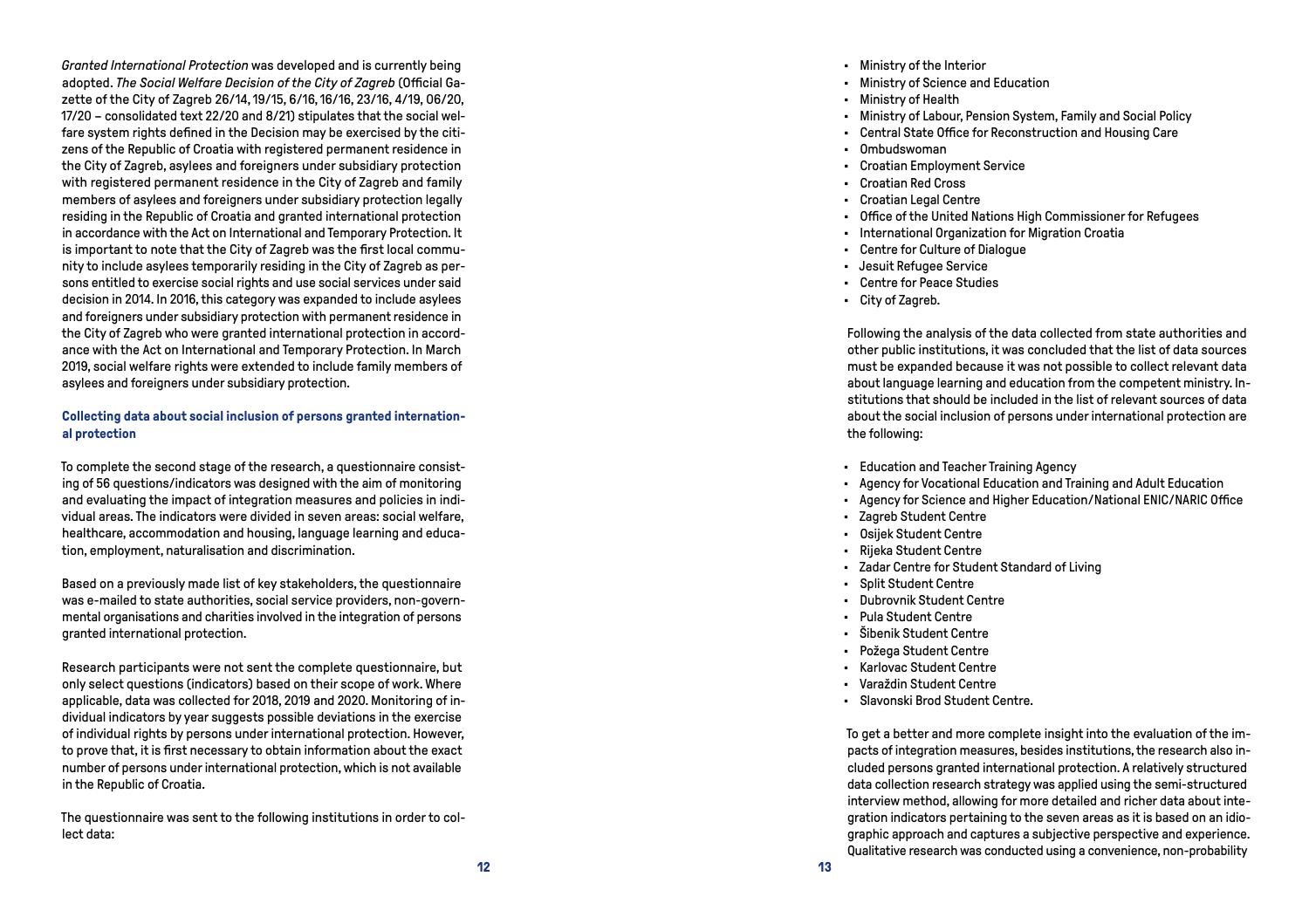sample consisting of 10 persons (four women and six men). The interview was carried out with persons under international protection from Turkey, Iraq and Syria. Before the interview, the respondents were informed about and familiarised with the research objectives and subject matter by e-mail. The interviews were held in Zagreb and Sisak at locations proposed by the respondents and lasted 60-90 minutes. The conversations took place in Croatian and English. In some cases, Arabic-Croatian translators were used.

The data obtained from the questionnaire and interviews was analysed and the results were recorded in a database on the social inclusion of persons granted international protection in the form of an Excel table.

The final, third research stage included making recommendations and a plan for collecting data about social inclusion of persons granted international protection using redefined indicators.

## **Research findings**

#### **SOCIAL WELFARE**

Data concerning social welfare indicators was collected from the Ministry of Labour, Pension System, Family and Social Policy (MLPSFSP), Croatian Red Cross (CRC), Centre for Culture of Dialogue (CCD), Jesuit Refugee Service (JRS) and Croatian Legal Centre (CLC).

The social welfare system rights to which persons under international protection are entitled include *social welfare system rights* (care and assistance allowance; one-time allowances; up-to-employment allowance, education-related allowances; allowance for vulnerable energy buyers; housing allowance – right granted at the level of local self-government units; fuel allowance – right granted at the level of regional self-government units; personal needs allowance for a residential care beneficiary; personal disability allowance; status of a parent caretaker or status of a caretaker; guaranteed minimum benefit) and *social welfare services*  (initial social welfare service; counselling and assistance; attendance; psychosocial support; early intervention; assistance with inclusion into programmes of upbringing and regular education – integration; day care; accommodation and organised housing).

The MLPSFSP collects data about the number of social welfare system rights exercised and social welfare services used by persons under international protection (asylees, foreigners under temporary protection and foreigners under subsidiary protection).

In 2018, persons under international protection (asylees and foreigners under subsidiary protection) exercised mostly the right to one-time allowance (226) and the right to a guaranteed minimum benefit<sup>3</sup> (389). Regarding social welfare services, the majority of beneficiaries used the initial social welfare service (provision of information, recognition and initial assessment of needs) (63).

In 2019, the number of persons (asylees and household members) under international protection exercising the right to a guaranteed minimum benefit and initial social welfare service decreased to 225 and 137, respectively. In 2020, the right to a guaranteed minimum benefit was exercised by 213 asylees with household members, while 107 of them exercised the right to the initial social welfare service.

3 Including household members.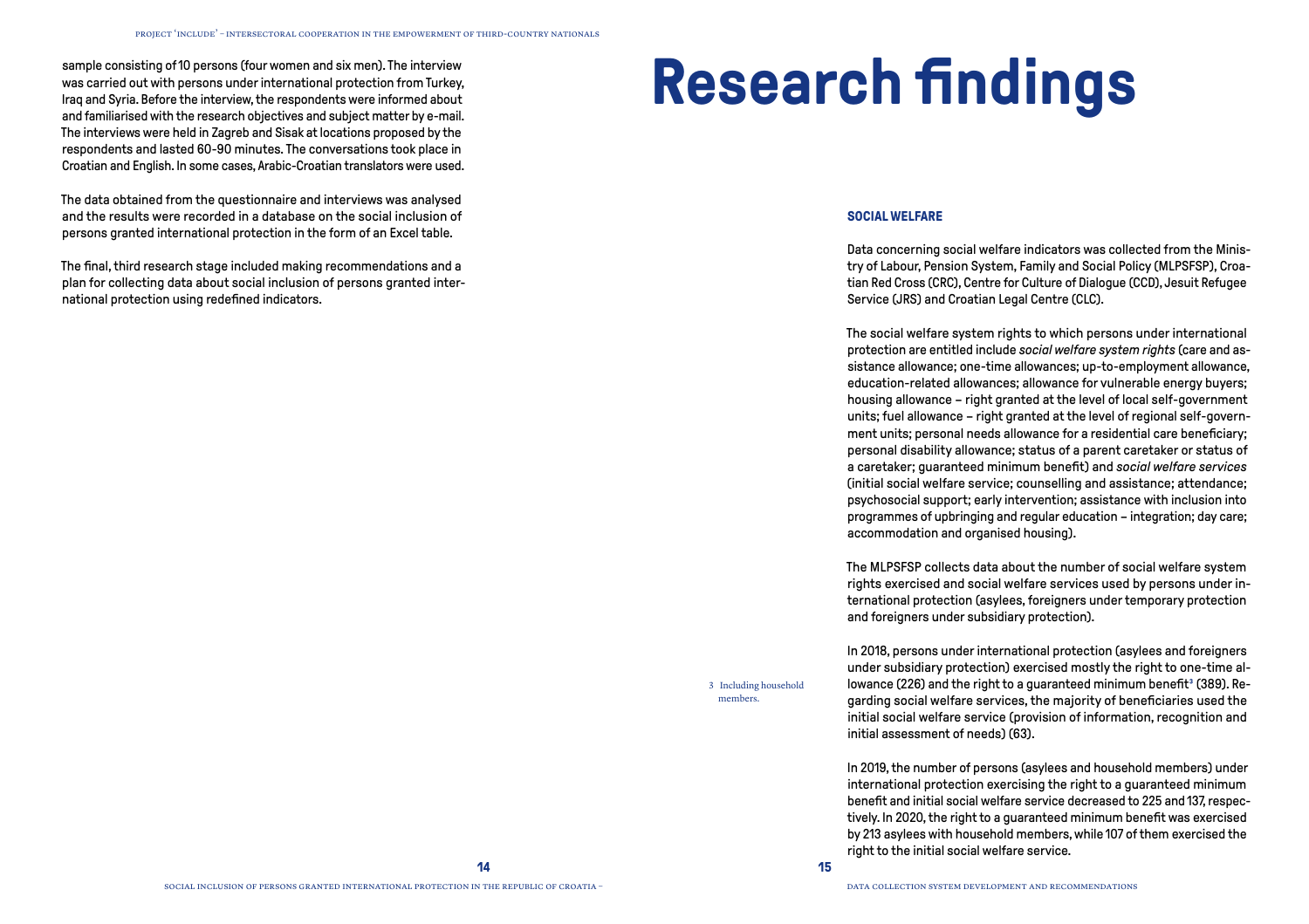The MLPSFSP does not keep a record of analyses of needs of persons granted international protection. Available data about the exercise of social welfare system rights includes data about asylees and persons under subsidiary protection by year. Although the MLPSFSP has no information about the period of use of a guaranteed minimum benefit by persons under international protection, based on 10 random samples, it was found that the average period of use was approximately 13.6 months.

#### **Table 1. Number of beneficiaries of social rights among persons granted international protection in 2018, 2019 and 2020**

| Social rights                                                                    | 2018           | 2019 | 2020           |
|----------------------------------------------------------------------------------|----------------|------|----------------|
| Care and assistance allowance                                                    |                |      | 5              |
| One-time allowance                                                               | 226            |      | $\overline{2}$ |
| Up-to-employment allowance                                                       | $\overline{2}$ |      |                |
| Education-related allowance                                                      |                | 1    | $\mathbf{1}$   |
| Allowance for vulnerable energy buyers                                           |                |      |                |
| Housing allowance - right granted at the level of local<br>self-government units | $\overline{2}$ | 43   | 28             |
| Fuel allowance - right granted at the level of regional<br>self-government units | $\mathbf{1}$   | 21   | 10             |
| Personal needs allowance for a residential care<br>beneficiary                   | 1              |      | 1              |
| Personal disability allowance                                                    |                |      | 5              |
| Status of a parent caretaker or status of a caretaker                            |                |      | 1              |
| Guaranteed minimum benefit                                                       | 391            | 225  | 282            |

Source: Ministry of Labour, Pension System, Family and Social Policy

#### **Table 2. Number of social service users among persons granted international protection in 2018, 2019 and 2020**

| <b>Social service</b>                                                                          | 2018         | 2019 | 2020           |
|------------------------------------------------------------------------------------------------|--------------|------|----------------|
| Initial social welfare service                                                                 | 63           | 158  | 107            |
| Counselling and assistance                                                                     |              |      | 11             |
| Attendance                                                                                     |              |      |                |
| Psychosocial support                                                                           |              |      | 15             |
| Early intervention                                                                             | 1            |      | 7              |
| Assistance with inclusion into programmes of<br>upbringing and regular education (integration) |              |      | $\overline{2}$ |
| Day care                                                                                       | $\mathbf{1}$ |      |                |
| Accommodation                                                                                  | 1            |      | $\mathbf{1}$   |
| Organised housing                                                                              |              |      |                |

Source: Ministry of Labour,

Pension System, Family and Social Policy

Data obtained from the Croatian Red Cross and non-governmental organisations, such as the Centre for Culture of Dialogue, Jesuit Refugee Service and Croatian Legal Centre, concerns mostly assistance related to the exercise of healthcare system rights, but also assistance in finding adequate accommodation, the exercise of social welfare system rights, etc. Some of the greatest obstacles caused by insufficient knowledge of Croatian include issues with communicating to health professionals when exercising the right to health insurance, dental services, maternity leave and allowance, paying for medicines, etc.

Non-governmental organisations supporting refugees also indicate obstacles within the banking system. These pertain to discriminatory practices of banks towards persons under international protection in various forms of banking business (account opening, withdrawal, etc.) because the system does not recognise them as persons under international protection, but as third-country nationals. Consequently, they have limited access to services and are required to present documentation they do not have, such as information about their permanent address in the country of origin.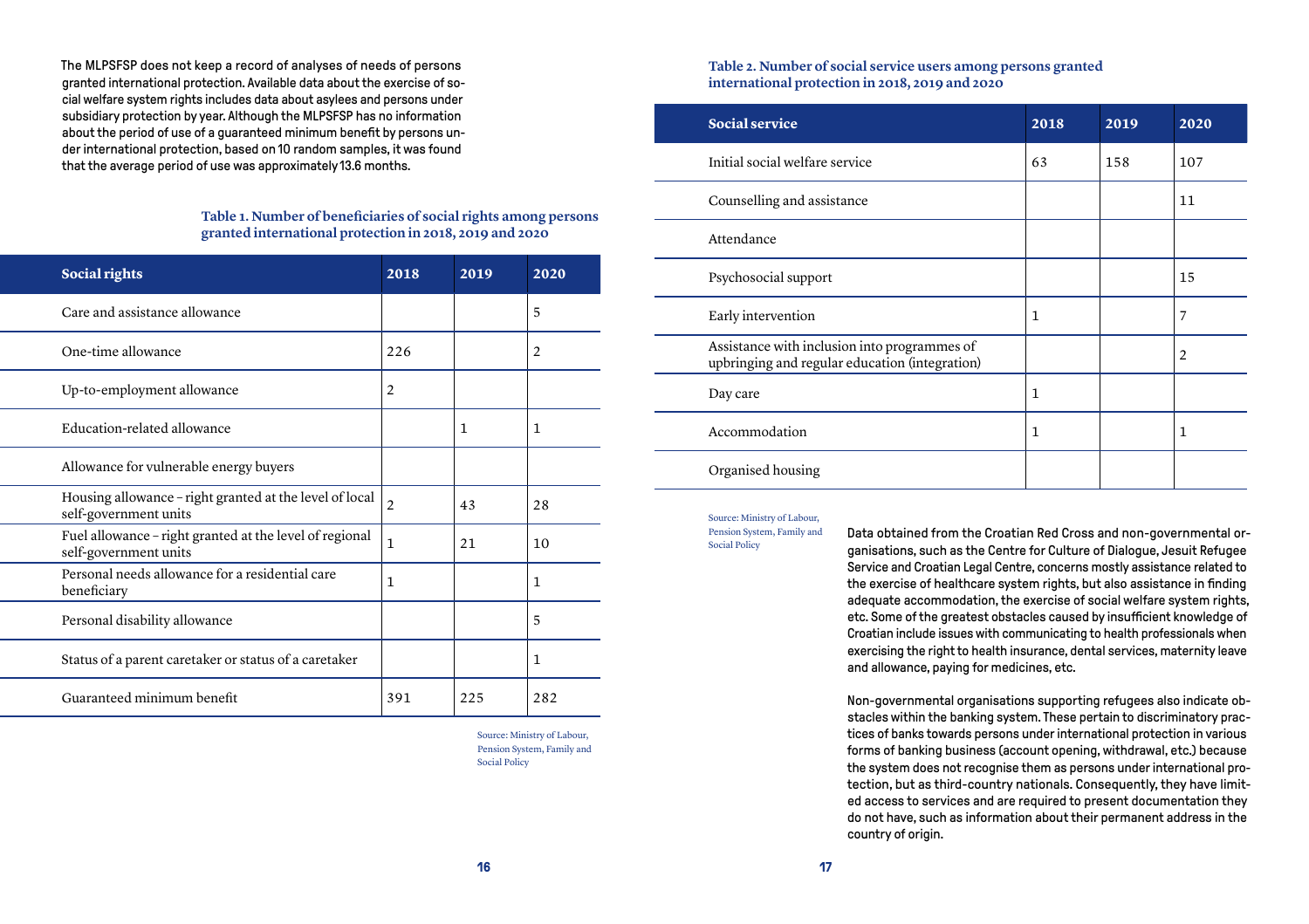Besides state authorities, non-governmental organisations and charities, we also obtained data by interviewing persons under international protection. Based on the results obtained from the interviews, it can be concluded that the social welfare system provides financial support to persons under international protection in accordance with law. However, that support is rather modest and insufficient to cover the cost of living without other sources of income. Two married asylees receive HRK 960<sup>4</sup> together, which is not enough to cover all living expenses and a language course (high level). One asylee stated that due to low income she was not able to have a social life that she wanted and that the majority of people in Croatia had (she does not go to bars, the movies, concerts, trips, etc.).

#### **HEALTHCARE**

It is extremely important to ensure that persons granted international protection have access to health services because poor health and inability to access health services can be a fundamental and longstanding obstacle to integration, which consequently affects all areas of life and makes employment, education, acquisition of the host country's language and interaction with public institutions impossible.

Data concerning this area was collected from the Ministry of Health and non-governmental organisations whose project activities were aimed at persons granted international protection – the Croatian Red Cross (CRC), Centre for Culture of Dialogue (CCD), Croatian Legal Centre (CLC) and Jesuit Refugee Service (JRS).

The data collected shows that the exercise of the right to healthcare by persons granted international protection does is still not harmonised with legal regulations. Obstacles to the exercise of this right, which are the rule rather than the exception, are eliminated ad hoc by paying a visit to the Ministry of Health office or contacting it by e-mail or phone. Non-governmental organisations helping refugees exercise the right to healthcare by providing mediation, accompaniment and translation services at health facilities also indicate certain obstacles to exercising this right. They result from the fact that health professionals are largely unfamiliar with the provisions of the Act on Mandatory Health Insurance and Health Care for Foreigners in the Republic of Croatia, so beneficiaries are often referred to the Croatian Health Insurance Fund (CHIF) or charged for services. The greatest obstacle for persons under international protection to exercise the right to healthcare is the fact that the system does not recognise them as persons insured by the CHIF. Due to the different status of such persons, a special engagement of health professionals is required in terms of administration, with the final outcome depending on how well informed they are. Many health professionals do not know how to record such beneficiaries in the information system, which is why they refuse to admit them under the pretence of not having room for new patients.

4 Pursuant to the Social Welfare Act, the amount of a guaranteed minimum benefit is determined as a prescribed percentage of the base amount defined by a decision of the Government of the Republic of Croatia. Based on the aforementioned, in 2021, the guaranteed minimum benefit amounted to HRK 480 per household member.

In 2019, 36 persons granted international protection approached the Croatian Legal Centre at a legal consultation and 61 consultations were held with them during the year. Five persons at seven consultations in total inquired about exercising healthcare rights. Inquiries pertained to payment of medicines, exercising the right to dental services, right of children to cochlear implants, right to maternity leave and allowance, as well as inquiries about health insurance as a condition for permanent residence. In 2020, the CLC was contacted by 32 persons granted international protection and 64 consultations were held with them. However, in 2020, there were no inquiries about exercising healthcare rights until early June. This can be explained by the circumstances surrounding the COVID-19 pandemic and society focusing exclusively on the issue of combating coronavirus at the expense of all other issues and needs of various social groups, including asylees.

Results obtained by interviewing asylees also confirmed that it is difficult for asylees to receive health services without an insured's ID number (MBO), which requires them to contact non-governmental organisations to help them get the service they need. As long as persons under international protection *de facto* cannot choose a primary care physician as legally prescribed and as long as they do not have the status of an insured person and the insured's ID number, they cannot be registered in the system, which consequently compromises the possibility of creating a database using these indicators.

#### **ACCOMMODATION AND HOUSING**

In Croatia, under Article 67 of the Act on International and Temporary Protection, asylees and foreigners under subsidiary protection are entitled to accommodation if they do not have the funds or assets to support themselves for a maximum period of two years from the date of receiving the decision granting international protection. After this right expires, they are expected to leave the apartment provided to them and find adequate accommodation. The majority of persons granted international protection find this extremely stressful. Due to their modest financial status, inability to speak the language and sociocultural differences, such persons are at a disadvantage when it comes to finding accommodation in a free market compared to the local population.

The majority of data about the accommodation and housing of persons under international protection was collected from the Central State Office for Reconstruction and Housing Care (CSORHC), which collect and monitor such data systematically. Besides the CSORHC, questions about housing were also sent to non-governmental organisations.

5 Data as at 2 September 2021.

Since 1 January 2018, when the CSORHC took charge of providing accommodation to persons granted international protection, 321 lease contracts have been concluded for 751 persons. At the moment<sup>5</sup>, accommodation

**18 19**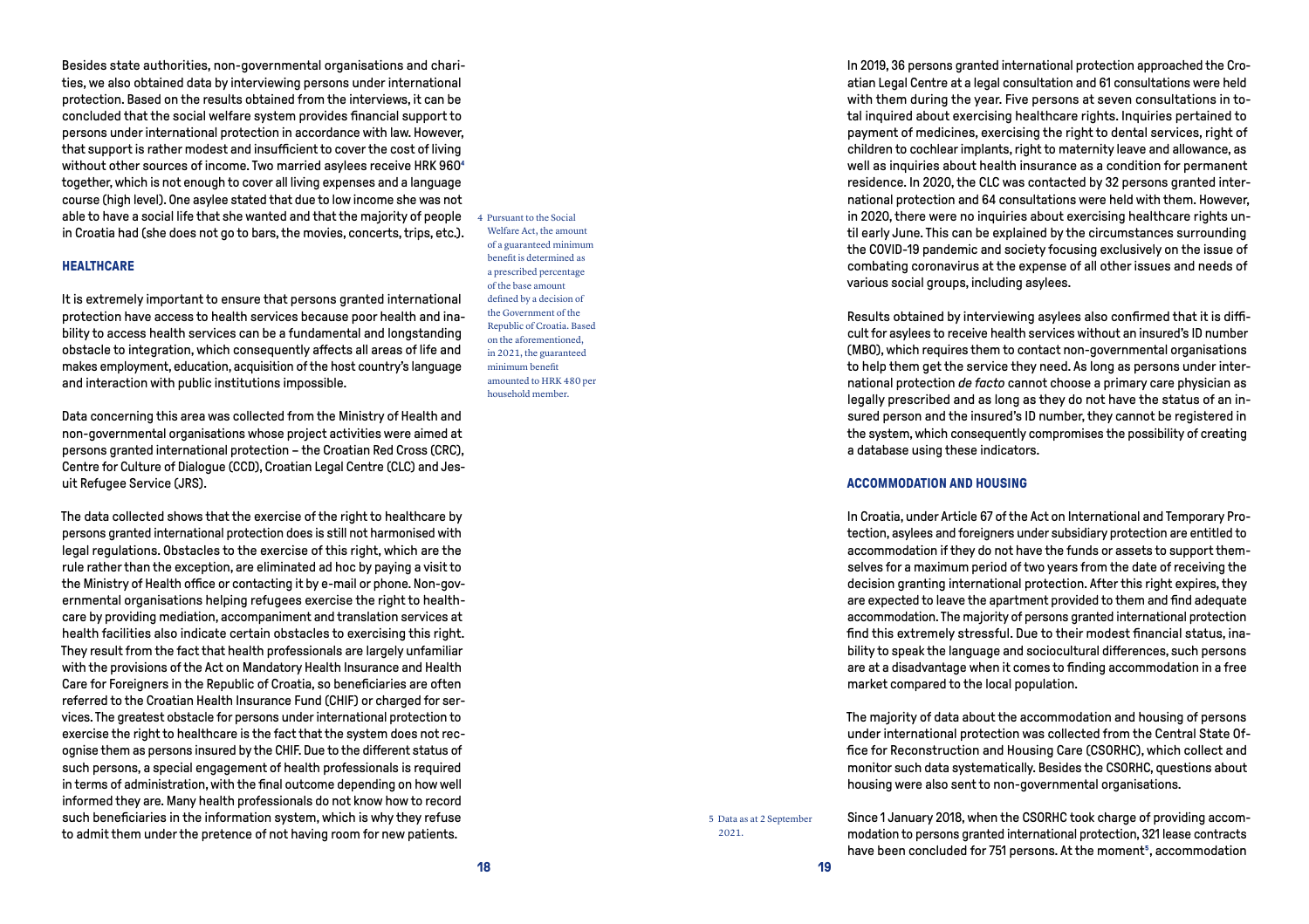is used by 99 persons in 46 housing units under state (25) and private ownership (21).

So far, for the purpose of providing accommodation to persons granted international protection, 64 state-owned housing units have been renovated and equipped, 46 of which are managed by the CSORHC and 18 of which have been put at the CSORHC's disposal by the Ministry of Physical Planning, Construction and State Assets.

*The Act on International and Temporary Protection* (Official Gazette 70/15, 127/17) does not stipulate the number of square metres necessary to accommodate persons granted international protection with regard to the number of household members. However, when it comes to accommodating persons granted international protection, the CSORHC usually follows Article 17 of *the Act on Housing Care in Assisted Areas* (Official Gazette 106/18, 98/19), which stipulates living area in the manner that the applicant for the family is entitled to 35 m2 of living area with additional 10 m2 per each family member, although said Article does not prescribe living area for persons under international protection. Under this standard, there are no persons under international protection living in inadequate living areas in apartments provided through the CSORHC. However, based on field experience, the Jesuit Refugee Service (JRS) has noticed that the issue of inadequate living area occurs in families with many children. CSORHC accommodates beneficiaries in state-owned housing units or rents apartments on their behalf from private renters with whom they had already worked in the past. Therefore, there were no reports on the inability to rent a property in a free market. However, although there were no official reports, the CSORHC noticed there were problems with finding renters willing to rent a property to refugees after their legal right to free accommodation has expired. Non-governmental organisations (JRS, Croatian Red Cross, Centre for Culture of Dialogue) that participated in the research also mentioned discriminatory practices when it comes to renting accommodation. Landlords very often do not want to rent an apartment to refugees despite them having sufficient funds to pay the rent.

The CSORHC pointed out that one important aspect of accommodating persons under international protection is avoiding ghettoization, which is always taken into account. For that reason, beneficiaries are not accommodated in housing units at a same address, nor are persons under international protection accommodated in one town, but all over the Republic of Croatia.

If a person cannot find accommodation or is not able to pay the rent, it can lead to homelessness. To the knowledge of non-governmental organisations, it is difficult to tell the exact number of homeless persons, since not all of them are registered at homeless shelters, but manage to get by some other way. JRS reported eight homeless persons under international protection during COVID-19 lockdowns in 2020. Croatian Red Cross

stated that two persons under international protection were accommodated in their homeless shelter in Zagreb.

Results obtained from the interviews with asylees also confirmed the statements made by non-governmental organisations regarding the discriminatory practices faced by asylees when renting apartments/houses. Asylees who were interviewed were mostly happy with their living space. However, those who will no longer be entitled to free accommodation (due to expiry of the two-year period of free housing provided by the CSORHC) expressed concerns about where they would live and how they would cover housing costs.

**Figure 1. Number of persons granted international protection exercising the right to accommodation and the number of apartments rented to them under the right to accommodation in 2018, 2019 and 2020**



Source: Central State Office for Reconstruction and Housing Care

#### **LANGUAGE LEARNING AND EDUCATION**

Language learning, education, professional training and acquisition of basic skills necessary for integration into the labour market are the foundation of successful integration. Learning the language of the host country is one of the most important individual indicators of integration.

Despite being essential for integration of all categories of foreigners, including persons granted international protection, only some of the data requested was received from the Ministry of Science and Education as the ministry competent for education. The data concerns the total number of students approved to take preparatory classes, the total number of approved classes for learners of Croatian and the total number of approved Croatian classes, including methodical preparation for teachers. Between 2018 and 2020, the number of students under international protection included in primary education (101) for whom preparatory class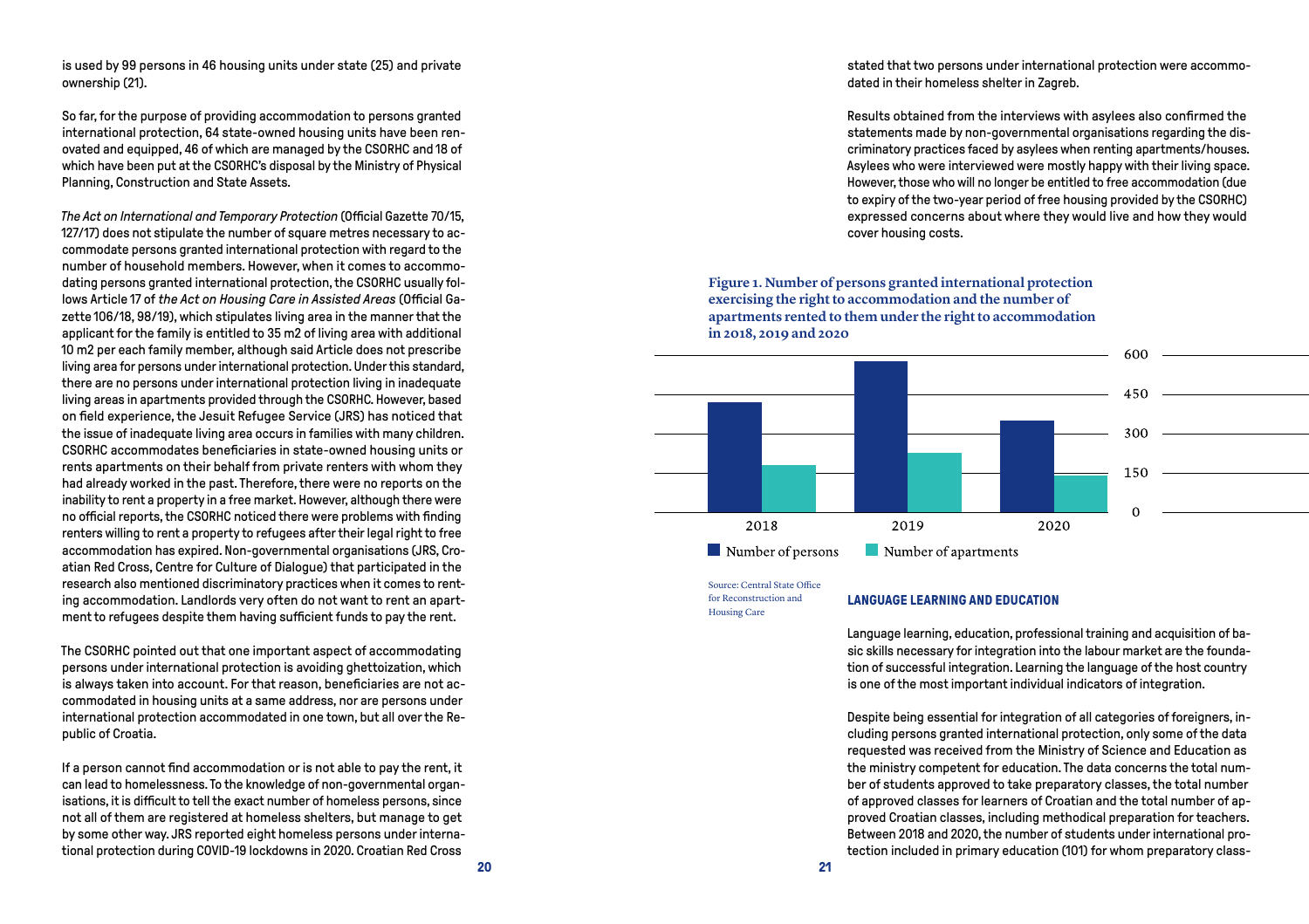es have been approved was at its highest in 2019. That year, the total number of approved classes for learners of Croatian (7,070) and the total number of approved Croatian classes including methodical preparation for teachers (10,605) were at their highest as well. In 2020 and 2021, the number of students belonging to this category decreased significantly, especially in 2021, when only 29 students granted international protection attended primary school.

The Croatian Language, History and Culture Learning Programme, consisting of 70 or 210 classes, was taken by 128 and 49 persons granted international protection, respectively<sup>6</sup>.

According to the information obtained from the Ministry of Science and Education, in the Republic of Croatia, there are no students granted international protection on scholarship.

City of Zagreb as a regional/local self-government unit has a system for collecting information about persons under international protection which is somewhat better organised compared to the Ministry of Science and Education as a state authority. In the City of Zagreb, 25 children under international protection enrolled in preschool in 2020, while 59 children enrolled in primary school (in 2019 and 2020). Only four students under international protection attended secondary school in 2020.

Based on conversations with asylees, we found that slow language learning poses the biggest obstacle to successful integration. In Croatia, there are no courses where asylees can attend Croatian classes regularly and systematically at a level they require. Asylees who graduated from college and whose diplomas are currently being recognised are actively learning the language so they could reach the B2 level and find jobs requiring a high level of proficiency in Croatian. However, they have to pay for it themselves. Even if language courses are organised, there are only A1 or A2 courses available, which most of them have already completed.



#### **Figure 2. Number of students integrated into primary education in 2018, 2019 and 2020**

#### 6 In its response to the questionnaire, the Ministry of Science and Education did not specify what period the data about attending the Croatian Language, History and Culture Learning Programme concerned.

#### **EMPLOYMENT**

Besides learning the host country's language, one of the main indicators of integration is also integration into the labour market and employment. Finding a job is essential for migrants to participate in the economic and social life of the host country and it makes it easier for them to access adequate accommodation, living conditions and economic inclusion. Persons under international protection very often face specific obstacles, such as losing personal documents, not having or losing records of qualifications, diplomas not being recognised, long-term economic inactivity, limited social contacts and poor involvement in social networks.

Data about employment indicators was obtained from the Croatian Employment Service, which collects such data systematically. They gave a concrete answer supported by figures to almost all the questions in the questionnaire.

The number of persons granted international protection who registered with the Croatian Employment Service in the last three years (2018, 2019 and 2020) was at its highest in 2019 – 172 (93 males and 79 females). Compared to 2018 and 2019, in 2020, the number of persons using counselling and career guidance services dropped significantly, similarly to the number of persons using active employment policy measures. The majority of people using active employment policy measures were from Syria.

The number of unemployed persons participating in adult education (professional training, retraining, education) increased in 2020 compared to 2018 and 2019, amounting to 31. Twenty-two persons used the sub-measure aimed at obtaining a public document on professional qualifications, which, besides in-service training with a mentor, also includes theory classes at an adult education institution. The remaining nine persons used the sub-measure aimed at obtaining a certificate from the employer. The data about the number of persons with in-demand occupations is available only for 2018 and it amounts to 31.

The results obtained from the interviews with the asylees showed that some migrants faced downward occupational mobility when entering the labour market because they were not employed at positions corresponding to their professional qualifications. It was also found that the level of language training provided to migrants in Croatia is too low for practical application, i.e. for performing the majority of jobs in and outside of the labour market. The costs of a higher level language course (B1 or B2), which is often a job requirement, are paid by asylees themselves if they have sufficient funds to do so.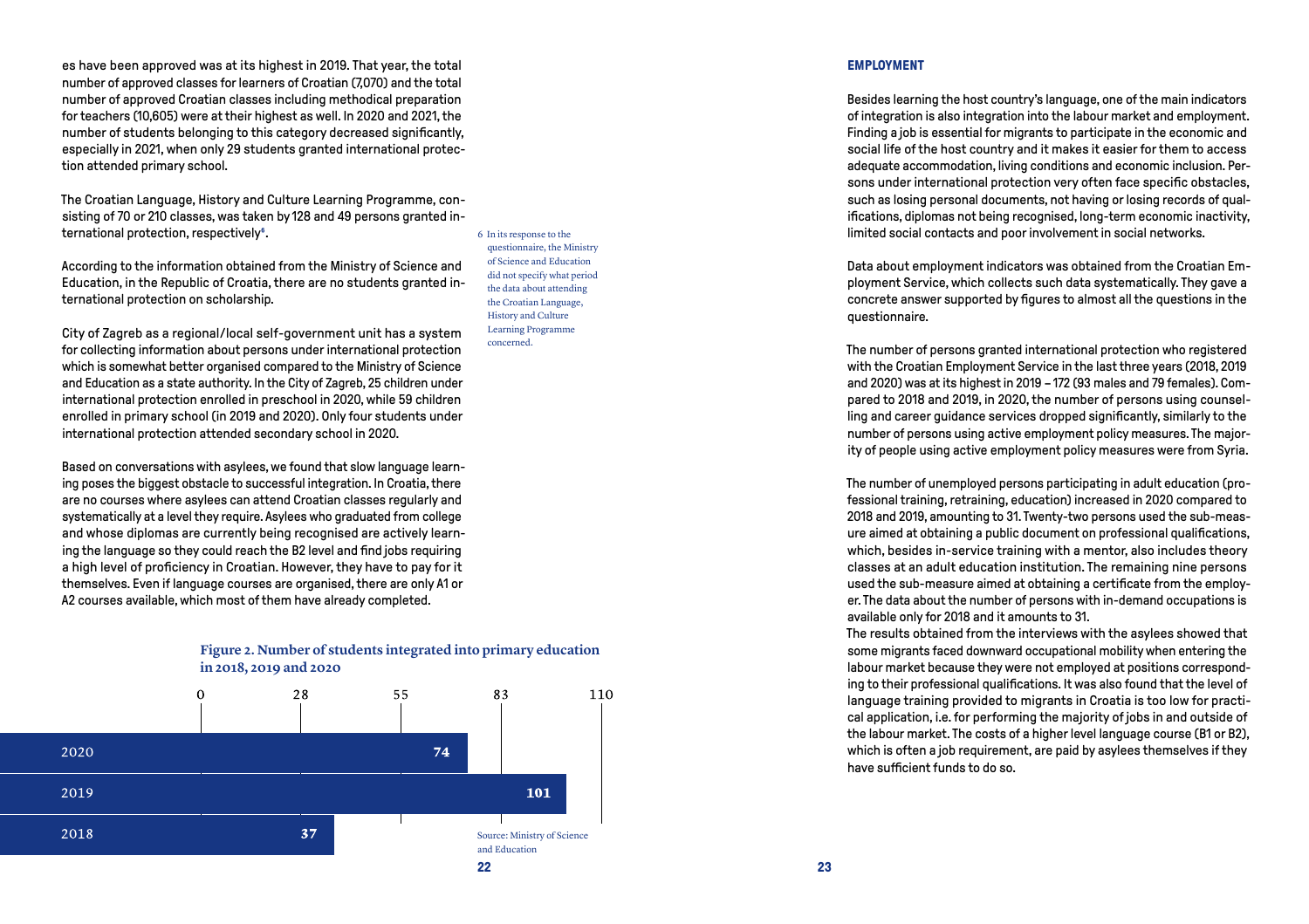**Figure 3. Number of persons granted international protection registered with the Croatian Employment Service in 2018, 2019 and 2020**



**Figure 4. Number of unemployment persons granted international protection using active employment policy measures by sex in 2018, 2019 and 2020**



#### **NATURALISATION (ACQUISITION OF CITIZENSHIP) AND DEVELOPING A SENSE OF BELONGING**

The data about indicators related to the acquisition of Croatian citizenship was obtained from the Directorate for Immigration, Citizenship and

Administrative Affairs of the Ministry of the Interior. The data obtained includes the number of asylees and persons under subsidiary protection granted Croatian citizenship, but not the data about the total number of applications for citizenship submitted by asylees, which the Ministry of the Interior does not record. In 2018 and 2019, no person granted international protection acquired Croatian citizenship. In 2020, nine persons were granted Croatian citizenship.

A sense of belonging to the country where a person has been granted asylum and to the environment in which he/she lives (local level) was studied using the interview method. Most respondents stated they felt connected with Croatia as a country where they had been granted asylum. However, this sense of belonging is stronger towards the city where they live (local level) than the country. The Jesuit Refugee Service, as an organisation working with refugees on a daily basis, whose mission is to accompany, serve and advocate the cause of refugees, stated: "Our subjective estimate is that about 30% of persons granted international protection have developed a sense of belonging. The estimate is based on the number of persons whose next step is to have their permanent residence approved, who speak Croatian very well and who have a job where knowing Croatian is essential (stores, hospitality industry, such as waiters and alike), as well as persons who have not experienced discriminatory practices in any system or socialisation process." (Jesuit Refugee Service, 7 June 2021)

#### **DISCRIMINATION**

According to the official data, there have not been many reports submitted by persons under international protection due to discrimination on the basis of ethnicity, race and/or nationality in Croatia. Since 1 January 2019, the Ombudswoman has received 11 discrimination reports from refugees on the basis of race, ethnicity or race, while religious discrimination has not been recorded.

Non-governmental organisations and charities involved in integration affairs have witnessed discriminatory practices related to renting apartments or houses, so asylees often cannot rent an apartment without their assistance.

Based on the information obtained from the interviews, two female respondents suffered insults from the local population because of wearing a hijab. This is not a common occurrence and it has happened only once to each of them. In one case, insults came from adolescents and in the other from an alcoholic or a mentally disturbed person. What bothered them more, however, was the lack of response from bystanders, who did not offer to help them, protect them or respond in any other way to condemn the abusers' behaviour.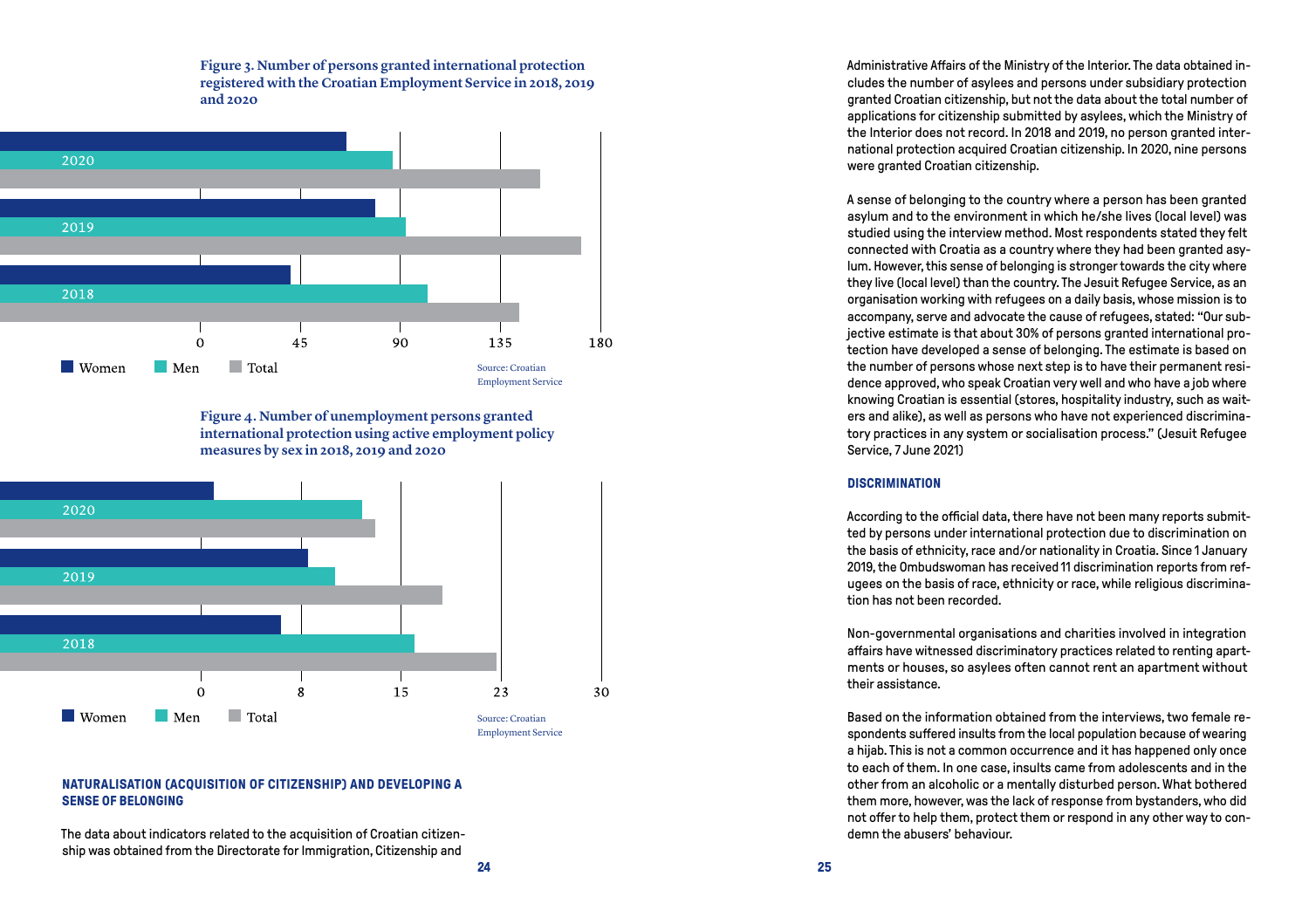# **Plan for collecting data about social inclusion of persons granted international protection**

Based on the data obtained from state authorities, public sector social service providers, non-governmental organisations and charities, it was concluded that the draft research, which initially included 56 indicators, needed a redesign. It turned out that data for some indicators could not be obtained because no institution was competent for such data. Furthermore, some new indicators considered important to monitor during the processing and interpretation of research results were also included in the data collection plan. Besides these new indicators, new institutions competent for collecting data about language learning, education and student accommodation were also identified and included in the plan.

The data collected should be updated in the database twice a year (on 30 June and 31 December). If that is not possible, updates should be annual, i.e. at the end of the year (on 31 December).

### **SOCIAL WELFARE**

Continue collecting data from the Ministry of Labour, Pension System, Family and Social Policy about the number of beneficiaries and types of

social rights exercised and services used by persons under international protection.

#### **Ministry of Labour, Pension System, Family and Social Policy**

1. Number of beneficiaries (asylees, subsidiary protection) and type of social rights exercised and services used by persons under international protection.

#### **HEALTHCARE**

Collect data from the Ministry of Health and civil society organisations relevant in this area.

### **Ministry of Health**

- 2. Number of primary care physicians with registered patients under international protection.
- 3. Frequency of informing health professionals about the rights of persons under international protection and prescribed procedures.

#### **Civil society organisations relevant in this area**

4. Accompaniment and mediation services when exercising the right to healthcare

### **ACCOMMODATION**

Continue collecting data from the CSORHC about the use of residential properties owned by the Republic of Croatia.

### **Central State Office for Reconstruction and Housing Care (CSORHC)**

- 5. Number of residential properties provided
- 6. Number of persons exercising the right to accommodation
- 7. Number of persons who lost the right to accommodation in residential properties owned by the Republic of Croatia and the reason for loss of accommodation
	- 7.1. expiry of the two-year period during which persons under international protection are entitled to free accommodation;
	- 7.2. leaving apartment before expiry of the two-year period;
	- 7.3. treatment of property contrary to housekeeping standards

### **Civil society organisations**

8. Instances of assistance provided to persons under international protection when renting apartments

**26 27**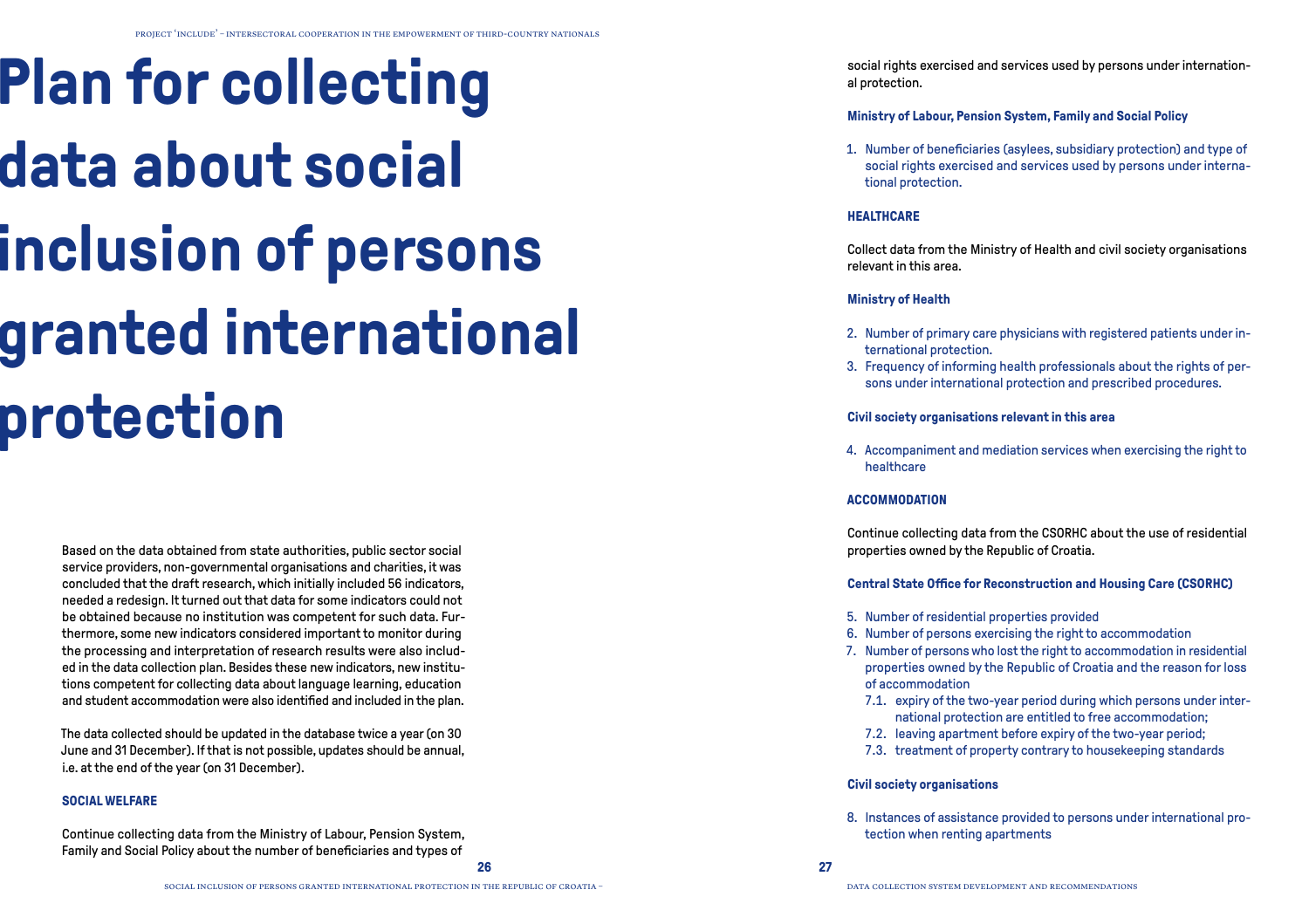#### **LANGUAGE LEARNING AND EDUCATION**

#### **Ministry of Science and Education should collect the following data7:**

9. Number of children integrated into early childhood and preschool education (nurseries and kindergartens)

- 10. Number of students enrolled in primary school by classes at school year start
- 11. Number of students enrolled in primary school by classes at school year end
- 12. Number of consents to include students (asylees) in preparatory or supplementary classes
- 13. Number of students attending secondary school
- 14. Number of secondary school graduates
- 15. Number of students who completed secondary education
- 16. Number of students in undergraduate and integrated study programmes
- 17. Number of students in graduate study programmes
- 18. Number of students who completed undergraduate and integrated study programmes
- 19. Number of students who completed graduate study programmes
- 20. Number of persons requiring translation of secondary school completion certificates
- 21. Number of secondary school completion certificates translated
- 22. Number of persons requiring translation of diplomas
- 23. Number of diplomas translated
- 24. Number of persons taking the Croatian Language, History and Culture Learning Programme for asylees and foreigners under subsidiary protection for their integration in Croatian society
- 25. Number of persons completing the programme (attended 280 classes)
- 26. Number of students on scholarship

Zagreb Student Centre, Osijek Student Centre, Rijeka Student Centre, Zadar Centre for Student Standard of Living, Split Student Centre, Dubrovnik Student Centre, Pula Student Centre, Šibenik Student Centre, Požega Student Centre, Karlovac Student Centre, Varaždin Student Centre, Slavonski Brod Student Centre

27. Number of students exercising the right to accommodation in a student dormitory

#### **Education and Teacher Training Agency**

28. Number of persons initiating the procedure for recognition of foreign primary and secondary education qualifications

7 All the data required pertains to persons granted international protection in the Republic of Croatia.

29. Number of certificates of recognition issued to persons initiating the procedure for recognition of foreign primary and secondary education qualifications

#### **Agency for Vocational Education and Training and Adult Education**

- 30. Number of persons initiating the procedure for recognition of foreign vocational education qualifications for the purpose of finding employment or continuing education
- 31. Number of certificates of recognition of foreign vocational education qualifications issued

#### **Agency for Science and Higher Education/National ENIC/NARIC Office**

- 32. Number of persons initiating the procedure for recognition of higher education qualifications (professional recognition) for the purpose of employment in Croatia
- 33. Number of certificates of recognition of higher education qualifications issued

#### **Croatian Employment Service**

34. Number of persons exercising the option of free retraining and professional training

#### **EMPLOYMENT**

Croatian Employment Service, which has been systematically monitoring the situation with persons granted international protection on the labour market, must continue collecting employment data.

#### **Croatian Employment Service**

- 35. Number of persons granted international protection registered with the CES (males and females)
- 36. Number of mature minors granted international protection registered with the CES
- 37. Number of Croatian mature minors registered with the CES
- 38. Number of overqualified employed persons
- 39. Number of unemployed persons using counselling and career guidance services (males and females)
- 40. Number of CES employees undergoing training on the needs and rights of persons granted international protection
- 41. Number of unemployed persons using active employment policy measures (by sex, age and nationality of the country of origin)
- 42. Number of unemployed persons participating in adult education (professional training, retraining, education)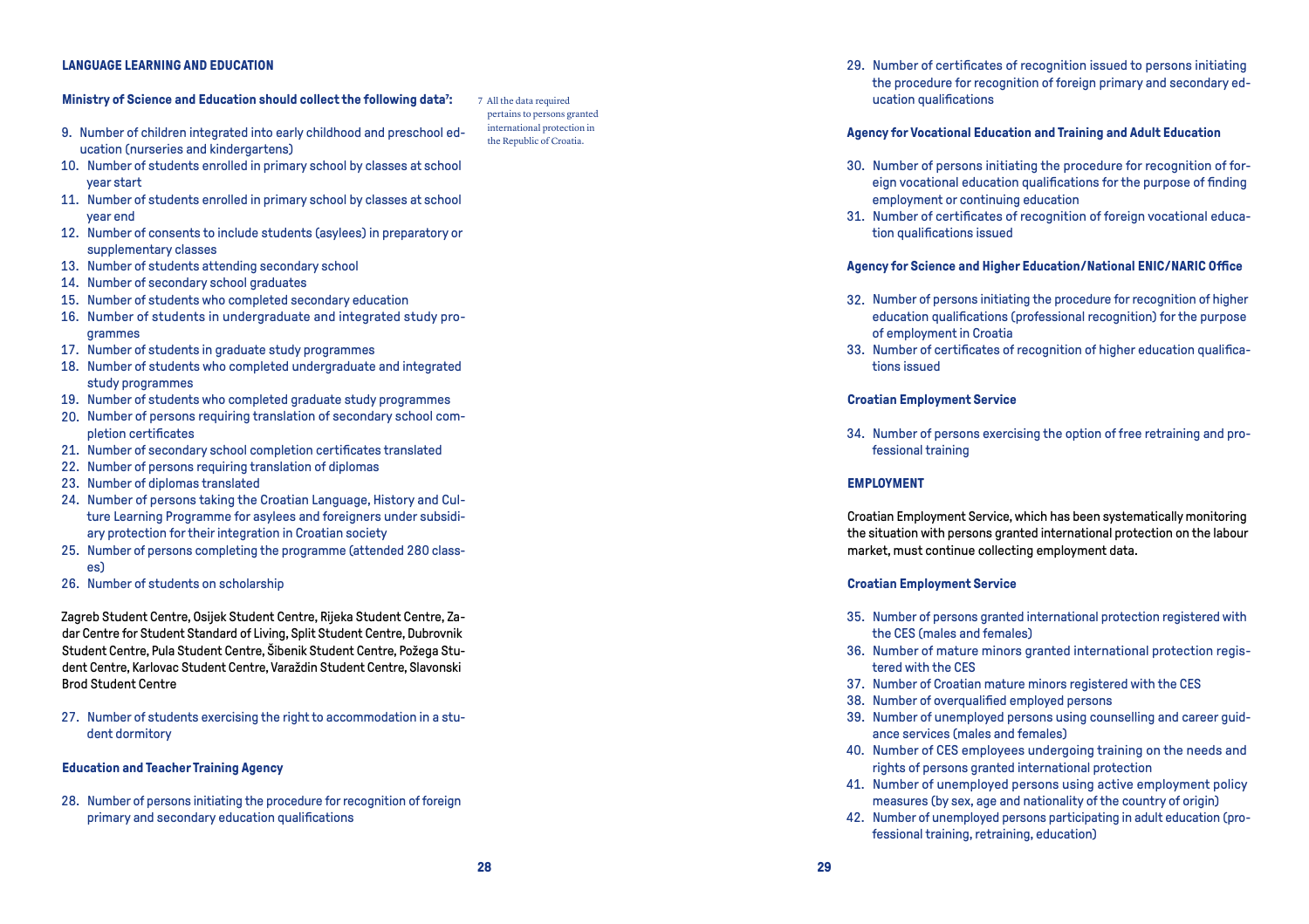- 43. Number of persons participating in study programmes for in-demand occupations
- 44. Number of persons involved in public works
- 45. Number of persons employed under social entrepreneurship programmes
- 46. Number of self-employed persons granted international protection

#### **ACQUISITION OF CITIZENSHIP**

Data about the acquisition of Croatian citizenship is recorded by the Ministry of the Interior. Since the Ministry of the Interior does not record the number of applications for citizenship submitted by persons granted international protection in its information system, it should start keeping such records.

#### **Ministry of the Interior**

- 47. Number of asylees granted Croatian citizenship
- 48. Number of applications for citizenship submitted by asylees

#### **DISCRIMINATION**

Office of the Ombudswoman collects and analyses statistical data about cases of discrimination by social group and area. It is necessary to continue collecting data about cases of discrimination against persons granted international protection by all areas (work, employment, public information and media, access to goods and services, social welfare, education, administration, judicial system, healthcare, pension insurance, housing, science, sports, membership in trade unions, civil society organisations, political parties, cultural and artistic productions, health insurance, discrimination in general).

#### **Office of the Ombudswoman**

49. Number of reported cases of discrimination against persons under international protection based on their status (persons under international protection), ethnicity, race

### **Conclusion**

There are significant inconsistencies between state authorities and other institutions when it comes to collecting data about the social inclusion of persons granted international protection in the Republic of Croatia, both in terms of the quality of data collection and its monitoring and transparency. While some institutions (Croatian Employment Service, Central State Office for Reconstruction and Housing Care, Ministry of Labour, Pension System, Family and Social Policy) collect data systematically and update it regularly, some state authorities (Ministry of Science and Education, Ministry of Health) do not have a systematic method of collecting and monitoring relevant data or collect data to a limited extent (Ministry of the Interior, Ombudswoman). It has been found that a better network between state authorities in terms of data exchange would contribute to having better insight in integration outcomes. Creation and introduction of a register of persons granted international protection as a database which is constantly updated and contains accurate, up-to-date information would allow state authorities and other stakeholders to improve the coordination of mutual integration activities based on the indicators from the register. The register would also provide insight into the exact number of persons under international protection in the Republic of Croatia as a baseline indicator necessary for evaluating integration impacts and useful for developing integration activities and measures.

To ensure timely, systematic and comprehensive collection of data about the integration of persons granted international protection, state authorities should appoint an official in charge of coordinating data collection in state authorities, non-governmental organisations, charities and public institutions. It is also recommended to appoint a coordinator for collection of data in state authorities and public institutions (Ministry of the Interior, Ministry of Health, Ministry of Labour, Pension System, Family and Social Policy, Central State Office for Reconstruction and Housing Care, Croatian Employment Service, Ministry of Science and Education). The coordinator would be responsible for timely data updates, data monitoring and communication within and among state authorities.

Fieldwork carried out as part of the research has shown that the integration of persons under international protection is often left to be dealt with by civil society organisations, especially when it comes to language learning, education and exercising the right to healthcare. A lack of institutional activity in certain areas of integration is probably the reason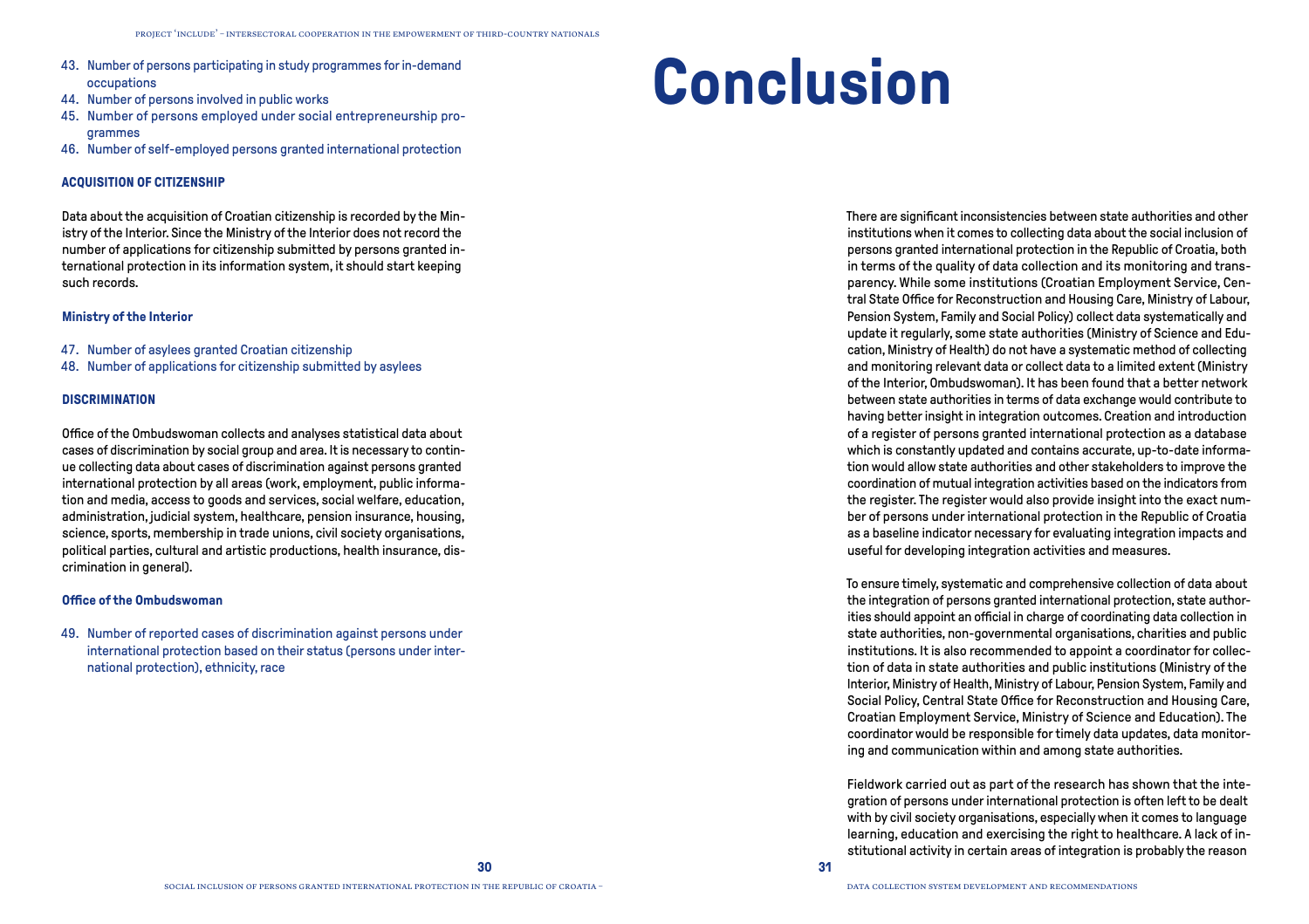why some institutions do not have relevant databases or data collection systems. Civil society organisations (non-governmental organisations and charities) collect data based on their project activities. Their databases have no clear definitions of a sample of service users, so it is hard to draw a conclusion about the exact number of service users.

### **Recommendations**

- **• At the level of state authorities, appoint an official in charge of coordinating collection of data about the social inclusion of persons granted international protection in state authorities, non-governmental organisations, charities and public institutions to ensure timely, systematic and comprehensive collection of data about the integration of persons granted international protection.**
- **• Appoint a coordinator in state authorities and public institutions (Ministry of the Interior, Ministry of Health, Ministry of Labour, Pension System, Family and Social Policy, Central State Office for Reconstruction and Housing Care, Croatian Employment Service, Ministry of Science and Education) responsible for collecting, timely updating and monitoring data about persons granted international protection, as well as for communication within and among state authorities.**
- **• Establish a register of persons under international protection as a database which is constantly updated with accurate data for the purpose of improving the monitoring of integration outcomes. The register would allow the collection of social welfare data by monitoring the period of exercising individual rights (e.g. the right to a guaranteed minimum benefit), employment data (duration of employment) and data about many other areas in which persons under international protection are involved.**
- **• For better insight into the situation in primary healthcare, it is necessary to start collecting data from the Ministry of Health about the number of primary care physicians with registered patients under international protection.**
- **• Collect data from civil society organisations about instances of assistance provided to persons granted international protection when exercising the right to healthcare.**
- **• Develop an application in cooperation with the Ministry of Health and the Croatian Health Insurance Fund to facilitate the legitimate exercise of the right to healthcare for persons granted international protection not registered in the Central Health Information System of the Republic of Croatia (CEZIH), i.e. persons who do not have the status of a person insured under health insurance, cannot exercise the**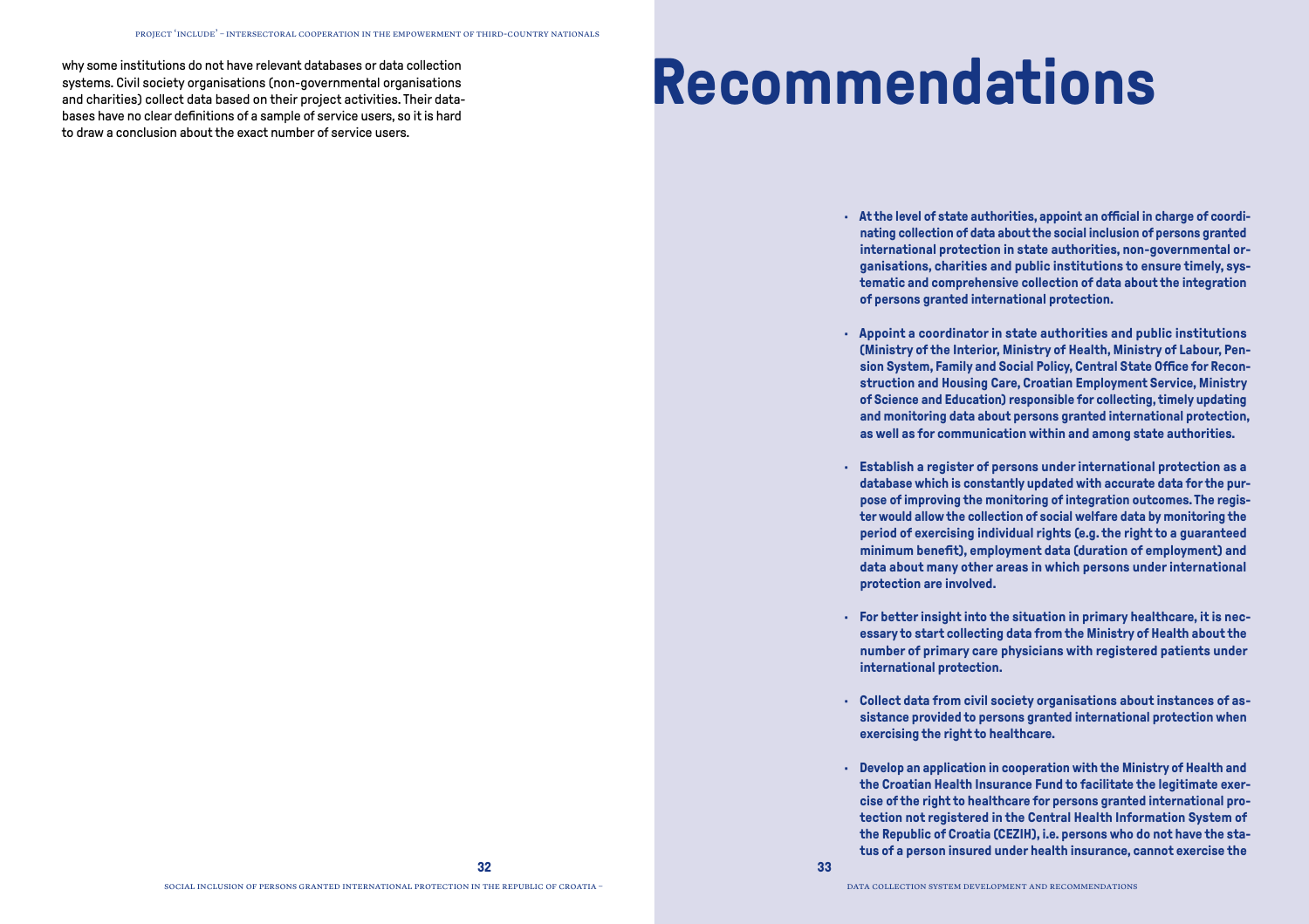**right to choose a primary care physician and do not have the health insurance card issued by the Croatian Health Insurance Fund.**

- **• Ministry of Science and Education should collect data about children (school and university students) granted asylee status at all education levels (preschool, primary school, secondary school, faculty) in terms of number, sex and Croatian language proficiency level.**
- **• Systematically monitor the number of persons completing a basic language course (280 classes) and the level of knowledge they acquire by certifying language courses.**
- **• Start collecting data about the procedure of recognising foreign education qualifications of persons granted international protection from the Education and Teacher Training Agency and from the Agency for Vocational Education and Training and Adult Education.**
- **• Start collecting data about the procedure of recognising foreign higher education qualifications of persons granted international protection from the Agency for Science and Higher Education/National ENIC/ NARIC Office.**
- **• Start collecting data about the number of applications for Croatian citizenship submitted by asylees.**

### **References**

Baldwin-Edwards, M., Blitz, K.B. and Crawley, H. (2018). The politics of evidence-based policy in Europe's 'migration crisis', *Journal of Ethnic and Migration Studies*, 45(12): 1–17.

Esser, H. (2004). Does the "New" Immigration Require a "New" Theory of Intergenerational Integration?, *International Migration Review,* 38(3): 1126-1159.

Koopmans R. (2010), "Trade-Offs between Equality and Difference: Immigrant Integration, Multiculturalism and the Welfare State in Cross-National Perspective", *Journal of Ethnic and Migration Studies*, 36(1): 1-26.

Penninx, R. (2007). Integration Processes of Migrants: Research Findings and Policy Challenges, *Migracijske i etničke teme*, 23(1-2): 7-33. UNHCR, UNICEF, IOM (2019). Access to Education for Refugee and Migrant Children in Europe, https://www.unhcr.org/neu/wp-content/ uploads/sites/15/2019/09/Access-to-education-europe-19.pdf

Wolffhardt, A., Conte, C. and Huddleston, T. (2019). *The European Benchmark for Refugee Integration: a Comparative Analysis of the National Integration Evaluation Mechanism in 14 EU Countries.* Brussels: Migration Policy Group i Institute of Public Affairs in Warsaw.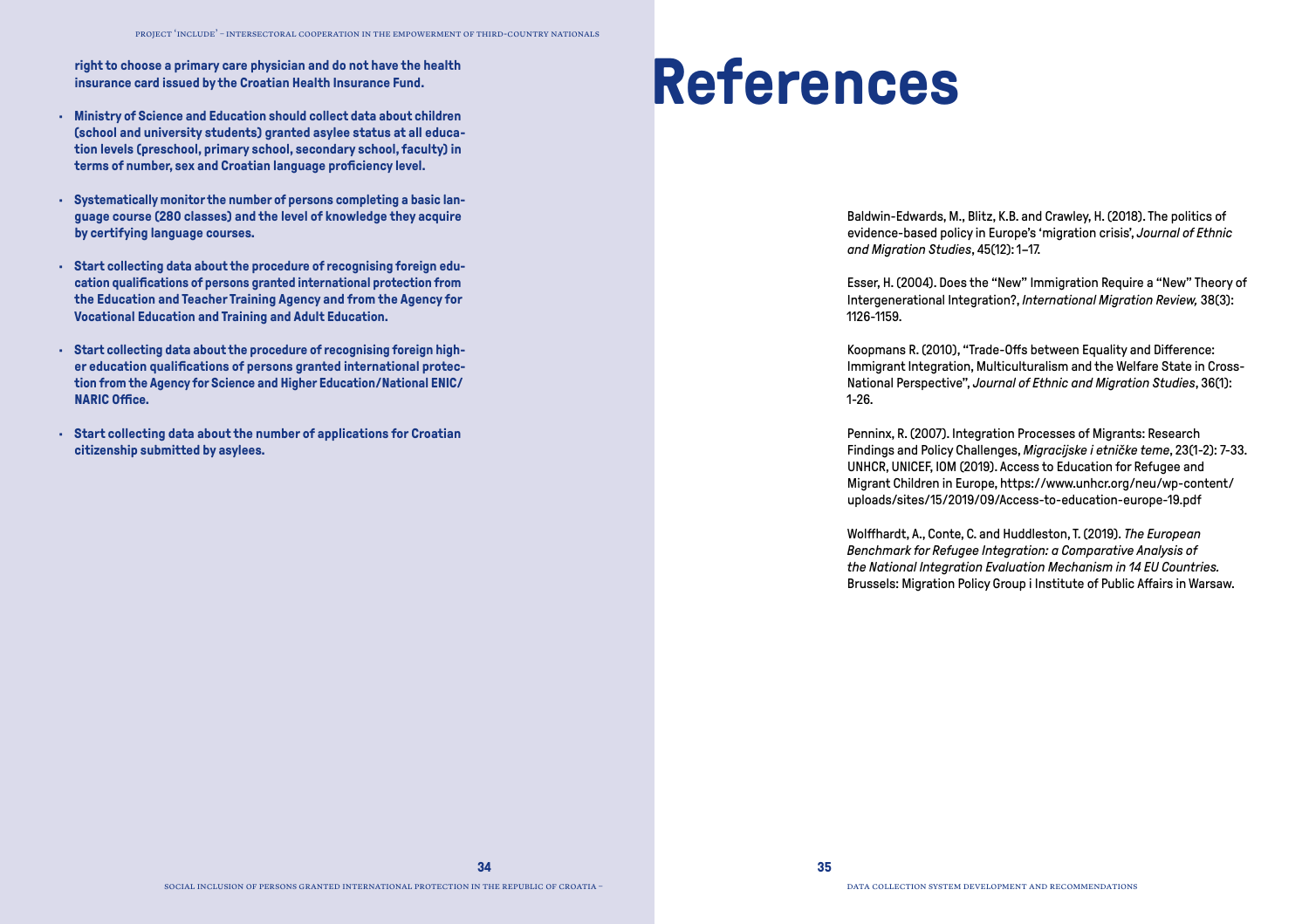### **Documents**

*Action Plan for Integration of Third-Country Nationals*. Communication from the Commission to the European Parliament, the Council, the European Economic and Social Committee and the Committee of the Regions, COM(2016) 377 final, European Commission, Strasbourg, 7.6.2016,

Communication from the Commission to the Council, the European Parliament, the European Economic and Social Committee and the Committee of the Regions on Immigration, Integration and Employment (2003), Commission of the European Communities, Brussels, 3.6.2003 COM (2003) 336 final.

*European Agenda for the Integration of Third Country Nationals*. Communication from the Commission to the European Parliament, the Council, the European Economic and social Committee and the Committee of the Regions SEC(2011) 957 final, European Commission, Brussels, 20.07.2011.

*European Agenda on Migration*. Communication from the Commission to the European Parliament, the Council, the European Economic and Social Committee and the Committee of the Regions, COM(2015) 240 final, European Commission, Brussels, 13.5.2015.

*Social Welfare Decision of the City of Zagreb*, *Official Gazette of the City of Zagreb* , consolidated text – 22/20, 8/21.

*City of Zagreb Social Plan*, *Official Gazette of the City of Zagreb*, 17/14, 23/16, 4/21.

FRA (2017). *Together in the EU. Promoting the participation of migrants and their descendants*. Luxembourg: FRA – European Union Agency for Fundamental Rights.

Act on International and Temporary Protection (Official Gazette 70/15, 127/17)

Act on Housing Care in Assisted Areas (Official Gazette 106/18)